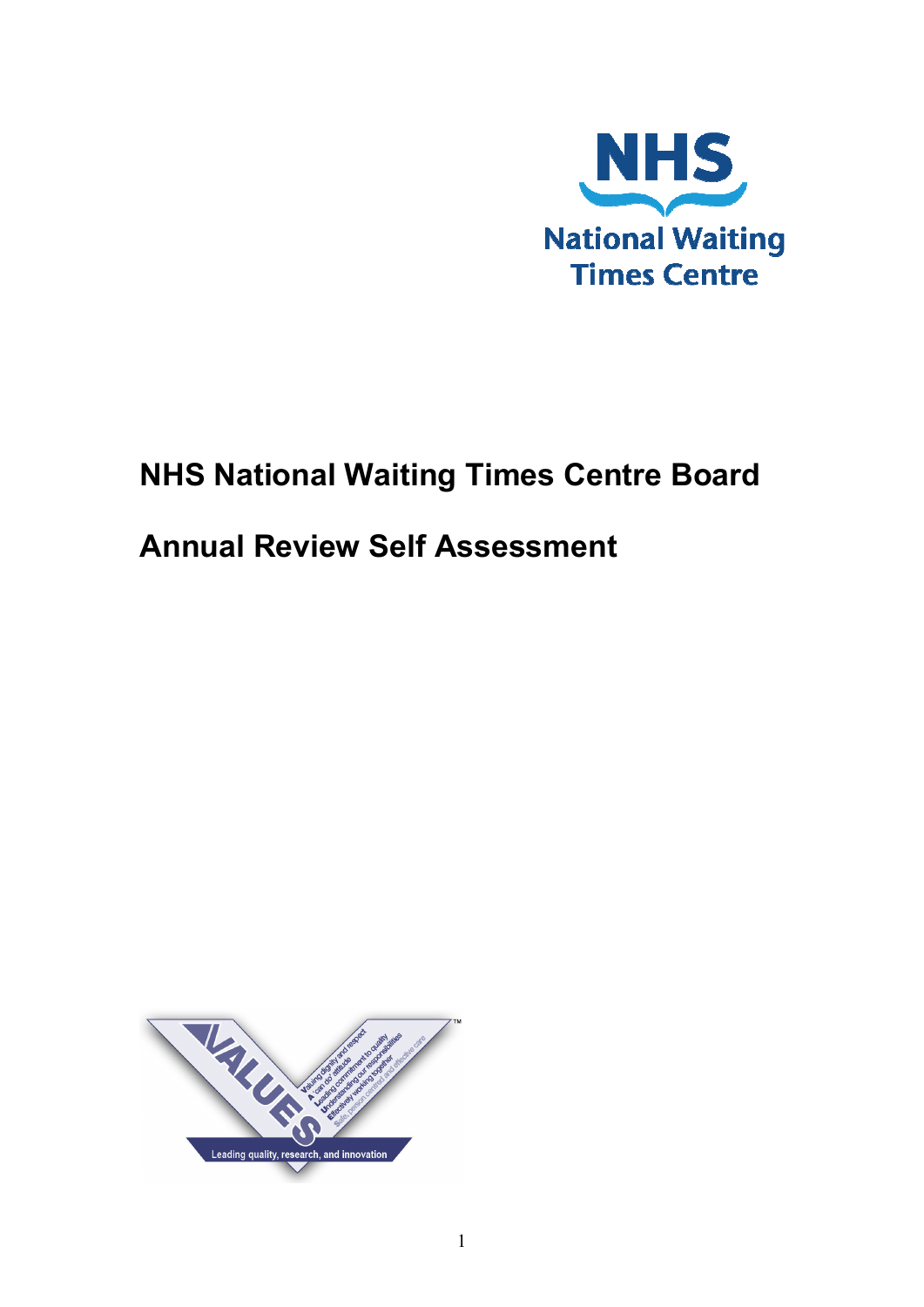**Agenda item 1 – Progress on our Annual Review action points from the 2012 review will be addressed in our slides at the beginning of the meeting.** 

#### **Agenda Item 2 – Improving access and enabling people to live longer, healthier lives**

## **Wait List Management and Delivery of Wait Times**

The waiting list position for Interventional Cardiology, Cardiac and Thoracic surgery continues to be formally monitored on a monthly basis through our Performance and Planning Committee. This is in addition to continuous monitoring through the Clinical Divisions. Reports are submitted and scrutinised at every NWTC Board meeting with extracts reported to the national data warehouse at the Information Statistics Division (ISD).

During 2012-13 all patients were treated within the national performance targets for waiting times.

## **Cancer Treatment Target (31 days)**

Our thoracic surgery unit is the busiest in the United Kingdom and in just five years, the service has increased resection rates for lung cancer from 10% to 15%, improving survival rates for a large number of patients. We have consistently achieved the 31 day cancer HEAT standard and continue to work with referring Boards to meet the 62 day standard.

In 2012-13 we received a total of 357 referrals with all patients treated within the 31 day target with a median wait of 13 days. The maximum wait time from date of 'decision to treat' was 30 days.

We continue to promote the use of the thoracic electronic referral with referring Boards. We have robust reporting systems to ensure the communication of accurate data to host boards to ensure effective tracking of the patient through their care journey.

## **Implementation of the Treatment Time Guarantee (TTG)**

We have put measures in place to ensure compliance with the Patient Rights (Scotland) Act (CEL33) to ensure that we deliver day case or in-patient treatment within 12 weeks of the patient agreeing to treatment. Actions taken include:

- Approving our Local Access Policy;
- Updating operational guidance and standard operating procedures for staff;
- The development and delivery of a board wide training plan;
- Enhancing our Patient Administration System (PAS), including a review of patient letters;
- Further development of waiting list reports and infrastructure;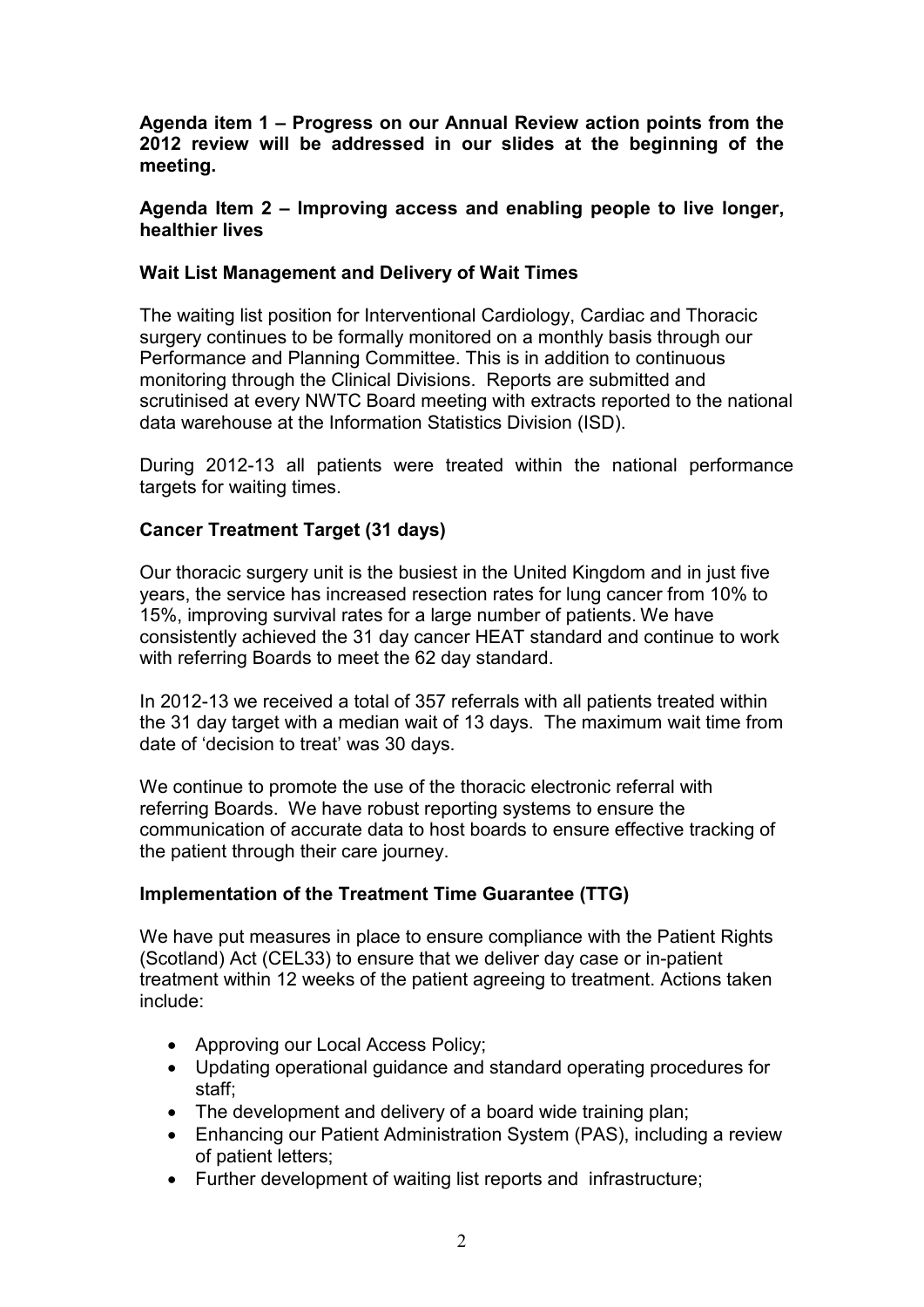- Providing other NHS Boards with access to our electronic waiting list reports to support real time tracking of National Waiting times patients; and
- The roll out of electronic referrals to boards using national waiting times capacity.

We received a positive response as a result of the formal audit of Waiting Times carried out by Price Waterhouse Cooper in 2012-13. All action points outlined in both our local report and the national report have been acted upon.

## **Delivering activity for NHSScotland 2012-13 progress**

In 2012-13 we were set a target of carrying out a total of 22,581 inpatient, day case and diagnostic examinations. The range of services includes: orthopaedic, general, ophthalmic and plastic surgery, endoscopy, bariatric surgery and diagnostic imaging. This number excludes the activity associated with our heart and lung programme, which is measured through our wait time performance reports.

Requests from Boards fluctuated during 2012-13 both in terms of case mix and volume. However, despite these challenges, the actual number of inpatients, day cases and diagnostic examinations carried out in 2012/13 exceeded the projected activity by 6% for inpatients for diagnostic imaging. By the end of March 2013, we carried out 23,939 inpatient and day case procedures and diagnostic examinations.

## **Activity target for 2013/14**

Excluding cardiothoracic surgery and cardiology activity, to date the total activity requested for in patients, day case patients and diagnostic examinations to be carried out in 2013-14 is 23,582. However, as a result of increased demand throughout the year from NHS Scotland Boards we consistently exceed our planned activity while treating an increasing number of complex patients.

Cardiac and thoracic surgery and cardiology activity will continue to be managed in accordance with waiting time guarantees.

## **Orthopaedic programme**

Year-on-year demand for Orthopaedic surgery has exceeded our available capacity. In response to this demand we have continued to develop our service and in 2012-13 we increased our orthopaedic capacity by 300 procedures. Already the largest elective arthroplasty centre in Scotland, in 2013 we enhanced the orthopaedic service by adding an additional orthopaedic surgeon to the team who has a special interest in foot and ankle surgery. This has enabled us to increase the range of procedures that we can offer to referring Boards. Our orthopaedic programme now has the capacity to deliver approximately 3,800 orthopaedic procedures for NHSScotland and we are treating an increased number of complex patients, year-on-year.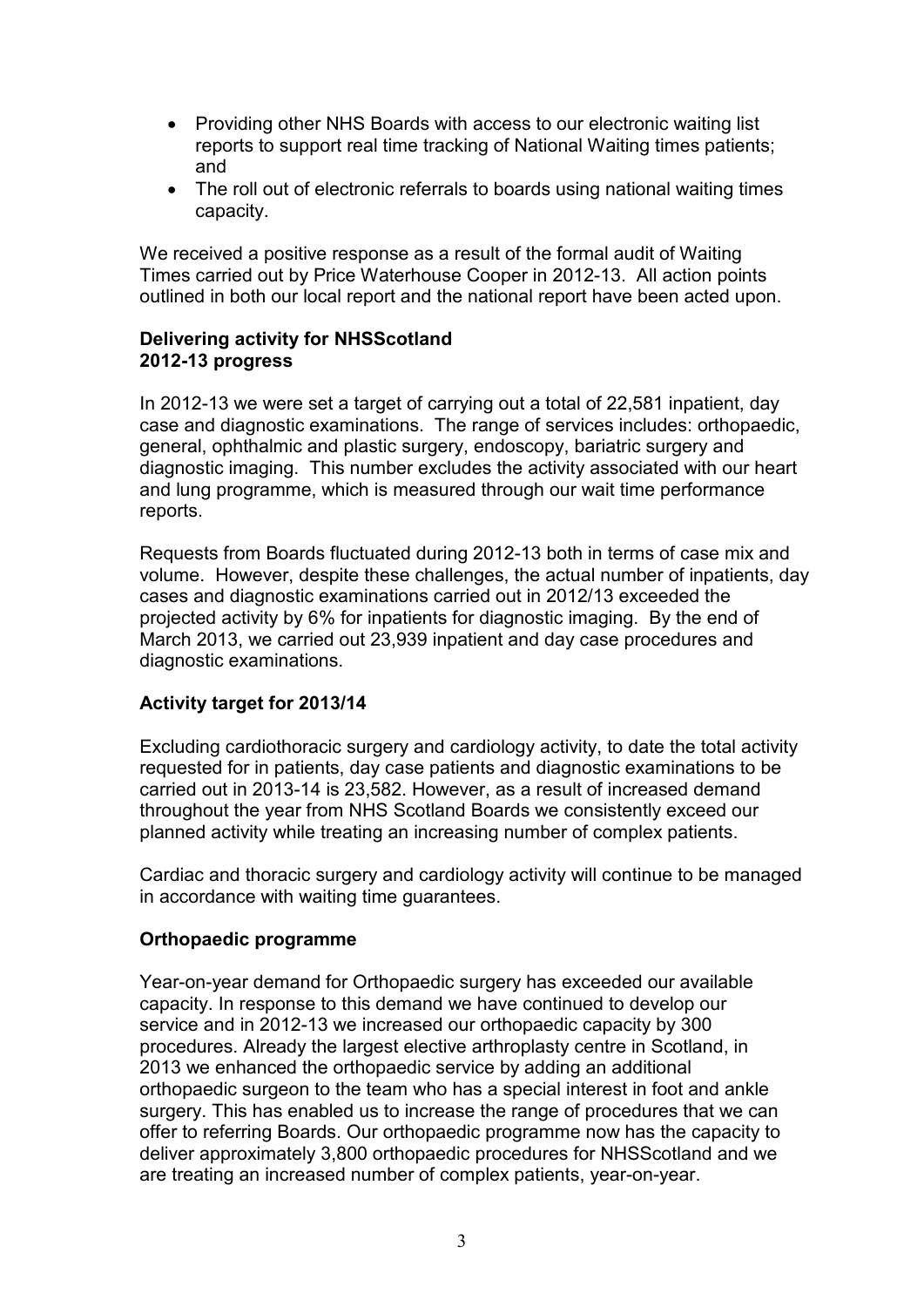In response to anticipated winter pressures, we are preparing to increase our orthopaedic activity further by initiating a programme of weekend working. It is our expectation that we will continue to recruit to the orthopaedic service to allow us to maintain the higher level of activity we expect to achieve over the winter period.

## **Ophthalmology**

The demand for ophthalmology significantly exceeded our capacity as we progressed through 2012-13. However by supplementing our service with visiting consultants and implementing some weekend working, we delivered 11% more cataract procedures than originally planned. In addition to this, we continued to maintain the ophthalmology outreach service we provide to Orkney.

In 2013-14 the demand for ophthalmology exceeded our capacity by approximately 2,200 procedures. As a result we have recruited two additional part time ophthalmic surgeons and increased our bank of visiting consultants in an attempt to meet this demand. Our expectation is that we will be in a position to offer capacity for approximately an additional 1,100 see and treat patients resulting in 900 surgical procedures in the second half of this year. Due to demand across the country, we will be doubling our ophthalmology capacity, the total of which will represent approximately 10% of all cataract operations undertaken in NHSScotland.

## **Diagnostic Imaging**

Diagnostic imaging activity exceeded our plan by 9% in 2012-13 across all modalities. However, year on year requests for access to Magnetic Resonance Imaging (MRI) significantly exceed our capacity. In 2013-14, requests for access to MRI exceeded our capacity by approximately 1700 examinations. Additionally, the continual growth of the orthopaedic programme and the success of the see and treat programme has an impact on our MRI capacity. It is therefore our intention to initiate a programme of seven day working to meet some of this demand as required.

## **Bariatric surgery**

During 2012-13 we continued to provide a limited bariatric surgical service for NHS Highland (Argyll & Bute Community Health Partnership) and NHS Dumfries & Galloway.

The future provision of bariatric surgery in Scotland continues to be discussed on a national and regional level. We continue to declare that we have a keen interest in developing this service at GJNH on behalf of the West of Scotland. However, the decision on the future of this service remains uncertain.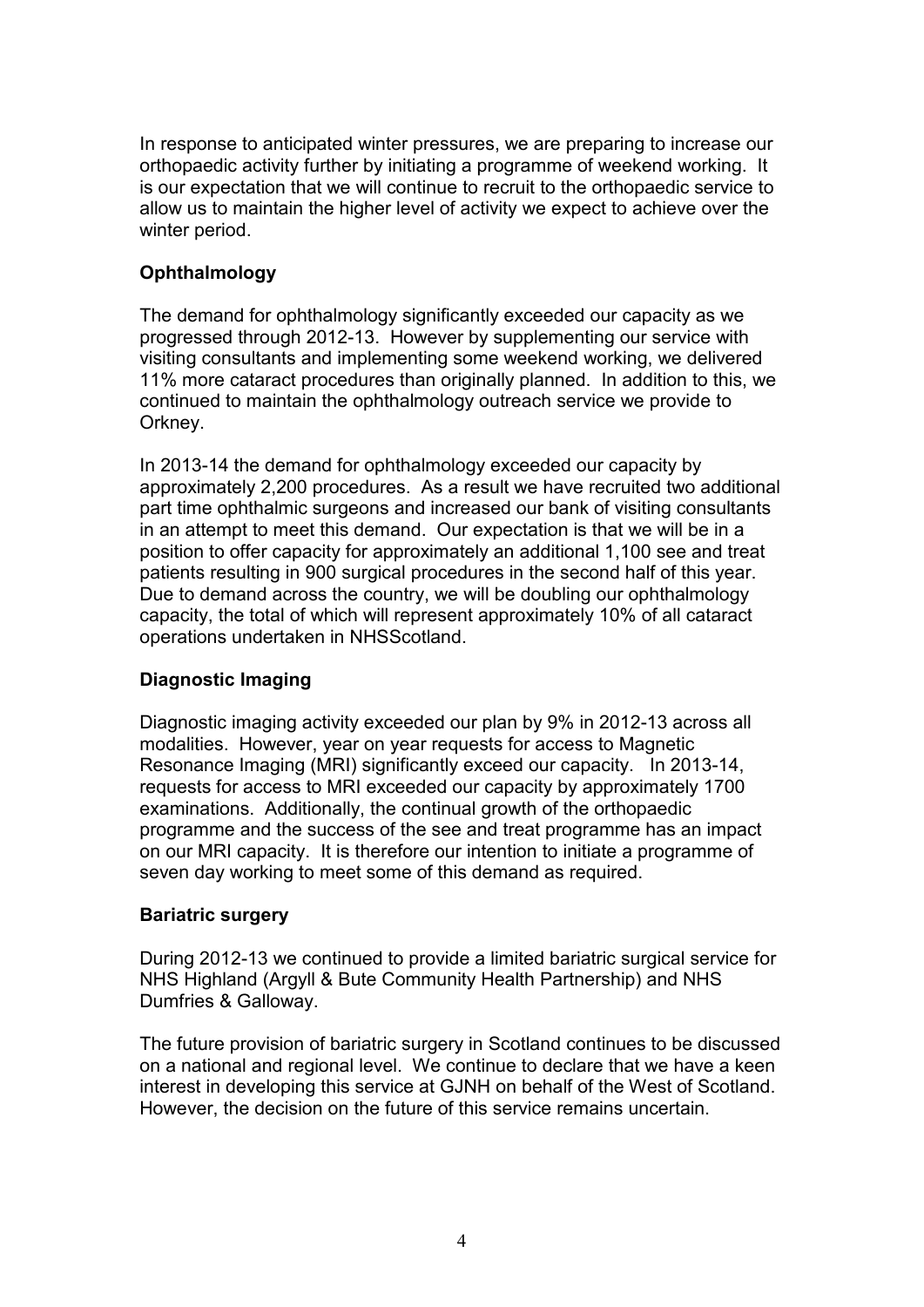## **Spinal surgery**

We commenced our spinal surgery service in January 2011; and this arrangement was intended as an interim measure until the West of Scotland Regional Planning Group scoped out a long-term solution for the provision of Spinal Surgery services. The GJNH interim service could not be considered a sustainable option in the long-term and it was brought to a planned end in April 2012. We are represented at the West of Scotland Spinal Services Implementation Group, which is tasked with agreeing a viable and sustainable surgical service model for the West of Scotland. As we have theatre capacity, ward capacity, equipment and some clinical expertise, we have therefore declared our interest in accommodating the proportion of this service associated with routine lumbar spine surgery. We would therefore be keen to explore a range of delivery options including the possibility of joint consultant appointments. NHS Greater Glasgow and Clyde are currently unable to accommodate this service due to infrastructure and resource limitations. However, this option is currently being evaluated by the Regional Planning Group and a decision is expected imminently.

## **Ongoing Challenges**

Despite increasing orthopaedic services year on year, requests for activity continue to exceed our capacity. This also applies to requests for ophthalmic surgery and MRI. Boards have now agreed to a three year sustainable model for activity to be provided at the Golden Jubilee, which has already proven to be effective. The activity requested to date suggests that requirements will continue to exceed our capacity in each of these areas.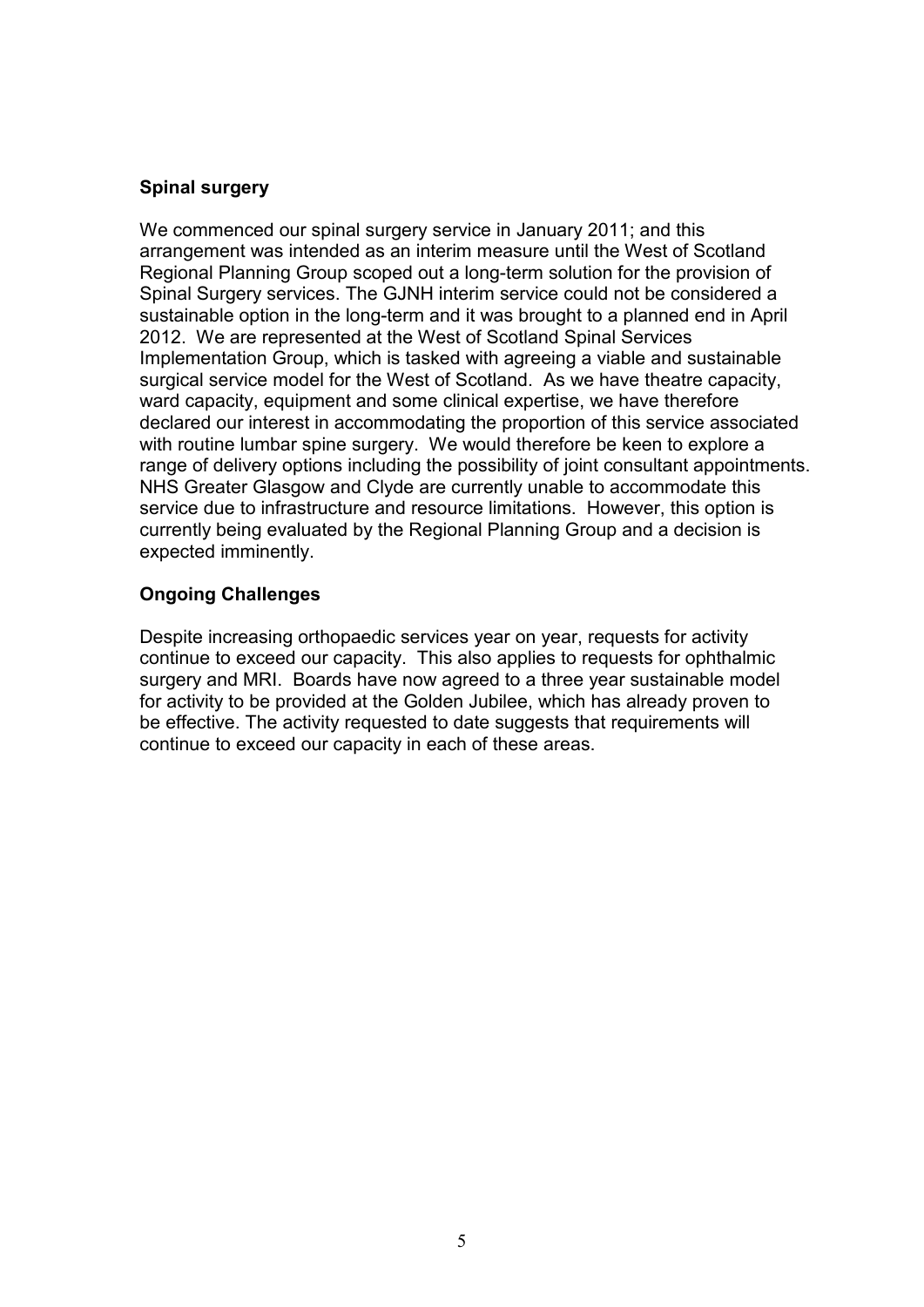## **Agenda Item 3 – Healthcare is safe for every person, every time**

### **Clinical Governance and Managing Risk**

During 2012-13 a review of Executive responsibility for Clinical Governance has resulted in the Medical Director taking the lead for clinical risk and safety including Morbidity and Mortality and the Nurse Director is responsible for clinical governance strategy (structure and process), Patient Focus and Public Involvement (PFPI) as well as Business Continuity Planning.

The progress of the Divisional Clinical Governance Groups (DCGG) in embedding good governance across their respective divisions is encouraging and this will be extended in 2013-14 by the development of a risk and governance group to support the recognition of the contribution of corporate functions.

## **Scottish Patient Safety Programme (SPSP)**

The Board's SPSP programme is well embedded across clinical areas and a review meeting held in March 2013 with the SPSP faculty team outlined the progress that has been made.

A number of changes have been initiated in the leadership and management of the Board's SPSP programme to ensure that there is more focus on the indicators requiring improvement through more regular contact between senior managers and team leads. An improved SPSP walk round process has also been implemented. These changes will be monitored through the Board's Clinical Governance Committee (CGC).

Programme highlights during 2012-13 are noted as:

- Within Intensive Care there is a notable increase in enthusiasm from junior staff with regards to improvement work, with staff 'championing' projects for example the use of paediatric toothbrushes in ventilated patients;
- Using the SPSP model, a monthly Quality and Safety Forum has commenced;
- Safety briefings have been fully implemented across ward areas with reliability of process established; and
- Following work with the clinical educators, compliance with peripheral venous catheter bundles has seen significant improvement.

For 2013-14, we are re-prioritising our SPSP workstreams in line with the patient safety essentials and safety priorities laid out in CEL 19 (2013).

### **Critical Incident Management processes**

During this year the Board underwent a review by Healthcare Improvement Scotland of its adverse incident reporting structures processes and outcomes.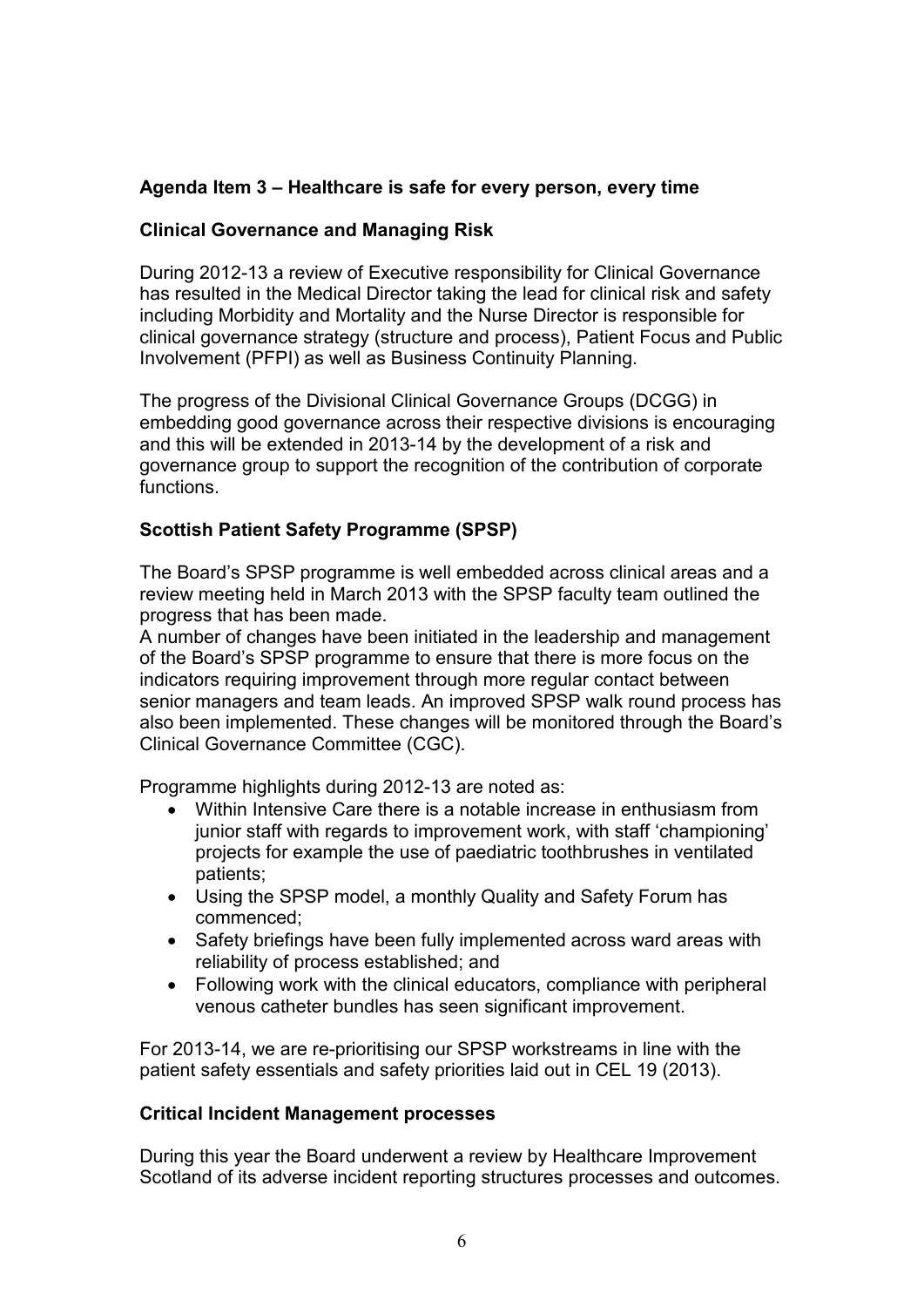The Board's arrangements were noted to be robust and demonstrated effective governance with good engagement with families and patients. However it was recognised that further improvements were required to the management of documentation and it was agreed that more effective use of the datix system could be made. A detailed work plan has been developed and is currently being implemented. It is intended to fully implement National Patient Safety Agency advice on being open with families.

## **Risk Registers**

During 2012-13 a more proactive process has been introduced to the management of the Corporate Risk Register (CCR). Further improvements are planned for 2013 -14 including a review of escalation arrangements to ensure a dynamic flow of risk throughout all areas of the Board.

# **Business Continuity Planning (BCP)**

We remain prepared for any major business continuity incident such as public sector disruption or seasonal illness epidemics and during 2013, our Major Incident Protocol was effectively utilised following a fire in the Beardmore Hotel. This was managed quickly and effectively with particular praise noted for Hotel staff whose prompt and effective action prevented a much more serious situation developing. We have also been working on early preparations for the Commonwealth Games to ensure a programme of training and awareness is in-place in the run up to the games in 2014.

## **Management of Mortality and Morbidity (M&M)**

During this year we have continued to implement initiatives that have reduced our mortality rate and improved outcomes for patients:

- A high level M&M strategic group led by the Medical and Nurse Directors has been convened to oversee implementation of an M&M improvement plan;
- A workshop has been held for clinical staff to review and suggest improvements to current M&M arrangements across all specialties;
- Reviewing areas of good practice in M&M meetings and rolling these out across all areas; and
- In-depth scrutiny of data, looking at both mortality & morbidity triggers, challenges and overall trends.

## **Clinical effectiveness, quality and improvement activity**

## **Clinical dashboards**

During this year the Board's internal auditors conducted a review of clinical dashboards, which are in place across the Board. The feedback was generally positive and work for the year ahead will focus on embedding scrutiny and formal reporting arrangements as recommended.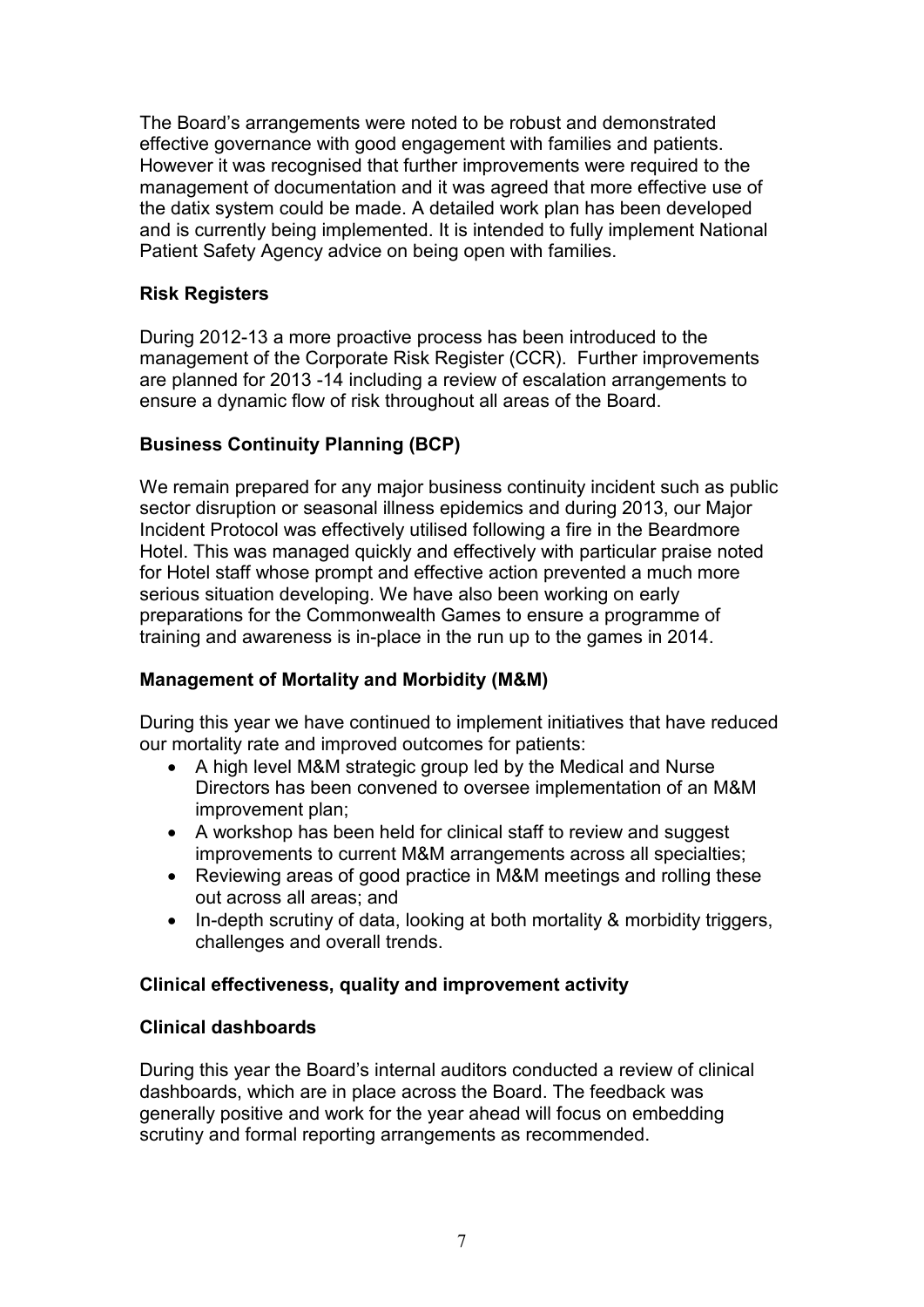## **Audit activity**

In 2012 -13, Divisions were supported to develop formal divisional audit and improvement plans which were approved by the Clinical Governance Committee. These are being implemented and progress is reported biannually to the CGC.

### **Quality and Innovation Group**

During this year the Chief Executive has established a Quality and Innovation group to further embed the culture of quality and improvement across the organisation. This work is being led by a multi professional team from across clinical and corporate functions and has been working on developing an overarching Board quality dashboard and improving the quality improvement infrastructure within the Board.

### **Healthcare Associated Infection (HAI)**

Our clinical dashboards are used at ward level and include clinical indicators related to infection control providing early warning of actual or potential declining standards of care. This is just one of the many initiatives we have adopted to maintain our low levels of HAI.

## **National HEAT Targets**

The HEAT targets to reduce HAI in hospitals and other settings are important in ensuring safe and effective care and systems as well as maximising healthcare outcomes for patients.

During 2012-13 NHSS Boards were expected to achieve the same or maintain local reductions lower than the national target.

### *Staphylococcus aureus* **bacteraemia (SAB)**

Set against a target of 0.26 cases per 1000 acute occupied bed days (aobd) we achieved a rate of 0.10 cases per 1000 aobd (five cases in total).

This is an extremely challenging target with the risk of acquiring infection within the cardiac and thoracic speciality areas increased as a result of the complex procedures undertaken and the underlying medical condition of the patients receiving care. Achievement of this target is supported by a range of infection prevention and control interventions including our Scottish Patient Safety Programme activities.

## **Clostridium difficile associated Infection (CDI)**

We maintained our performance in this challenging target with 0.12 cases per 1000 aobd (six cases in total) against the target of 0.39 cases per aobd.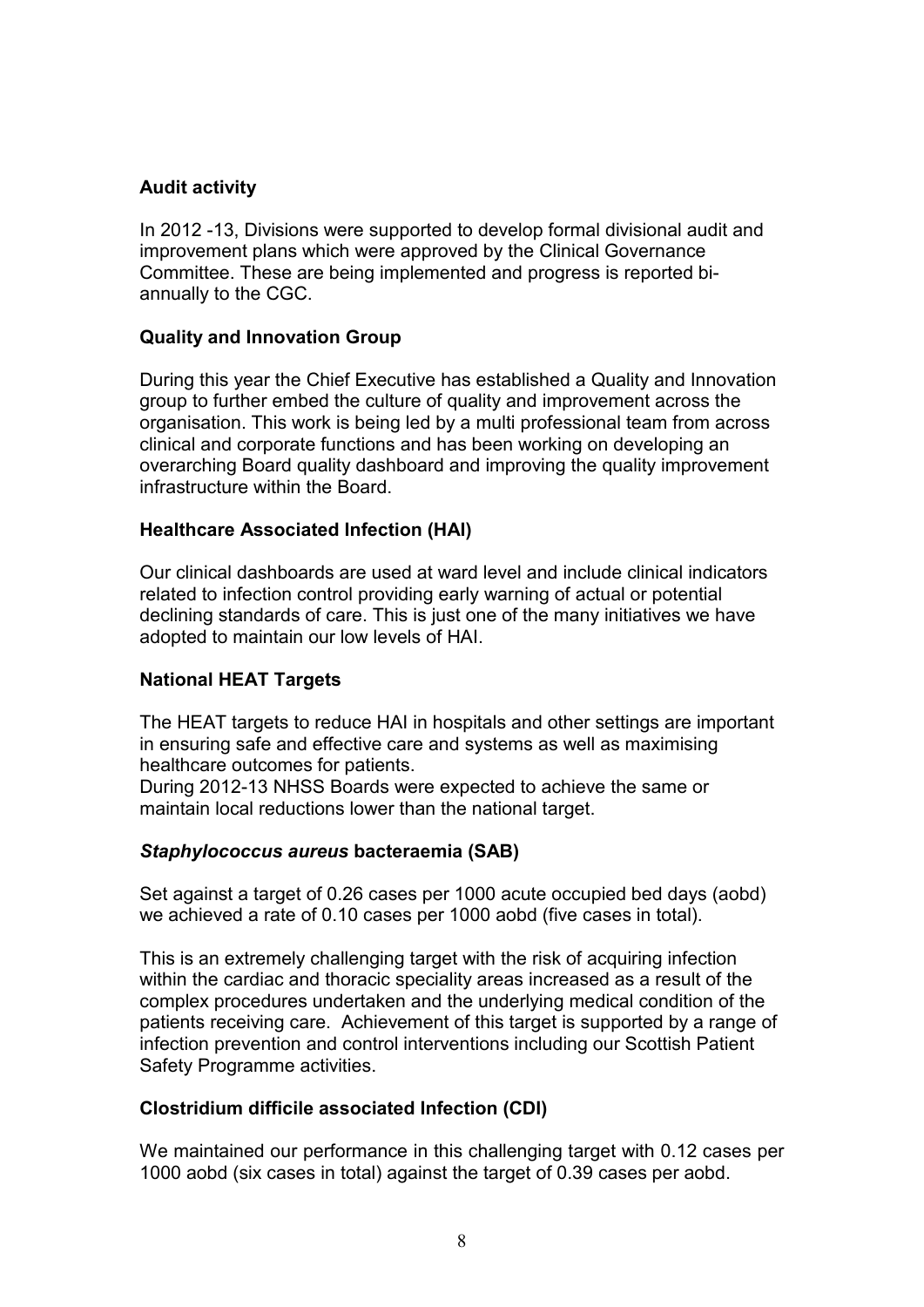## **Hand hygiene**

Good hand hygiene by staff, patients and visitors is a key way to prevent the spread of infections. Compliance with hand hygiene opportunities and technique continues to be a high priority. The National bi-monthly audit in March 2013 showed a combined score of 99% for both opportunity and technique. The Scottish Government have expressed interest in our reporting system as an example of how national audit information could be reported.

## **Delayed Discharge**

We have had no delayed discharges (over six weeks) and continue to develop relationships with our NHS and local authority partners to ensure that discharge processes do not result in delays for patients waiting to be discharged to another care setting.

## **Agenda Item 4 – Everyone has a positive experience of healthcare**

### **Person Centred**

We have made significant progress across our established involving people agenda which can be summarised:

### **a. Involving People Strategy**

Through engagement with patients, staff, volunteers and members of the public we have refreshed our Involving People Strategy, reduced the amount of jargon and highlighted the key areas of the strategy to make it more userfriendly and engaging. The aim for 2013-14 is to effectively implement the strategy across both corporate and clinical functions.

This work is overseen by the Person Centred Committee which oversees all activity relating to the Involving People Strategy and Staff Governance.

### **b. Participation Standard**

In 2012 -13 the Board was required to complete a self assessment relating to standard three (governance) of the participation standard. The Board was assessed in three areas.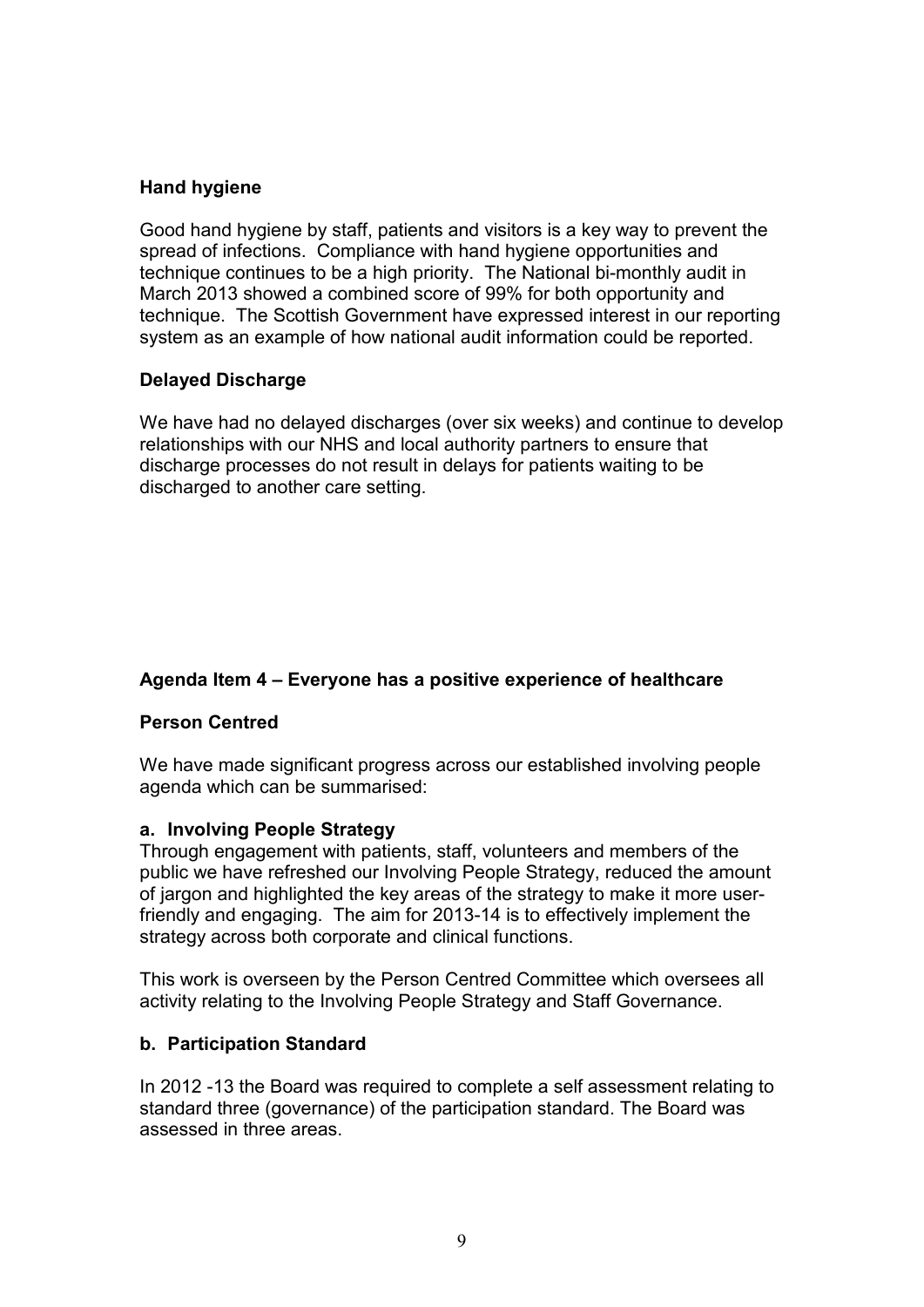Assessment is based on the Health Improvement Scotland scale of  $1 - 4$ where one indicates a development stage and four shows review and improvements have taken place.

In 2011/12 Participation Standard, we achieved the highest level (four 'Improvement – the NHS Board is reviewing and continuously improving its arrangements') in the following:

- The NHS Board is assured that systems and processes are in place to enable it to meet its statutory requirements in relation to the participation agenda
- The public feed into governance and decision-making arrangements

In the section' The NHS Board is assured that a culture is encouraged throughout the organisation where participation forms part of the day-today planning and delivery of services' we achieved a level three (second highestevaluation which means that we are evaluating our arrangements).

This is an improvement in all levels required and overall, the Board demonstrated significant progress in the way it engages and supports people to become involved in activities across the Board.

Some examples of good practice include:

- **Quality Patient Public meetings** The Board has established a group that would be capable of providing advice and 'lay' perspective to the Board across all domains of quality, and to provide a hub for all service users and volunteers across the Board to ensure their views are heard and acted upon where appropriate.
- **Scottish Adult Congenital Heart Service Patient Forum** The Board is the national centre for treatment of adults with congenital cardiac anomalies, with patients spread across Scotland. The overarching aim was to establish a forum to ensure patients and the public had an opportunity to voice their opinions and to influence the ongoing development of the service. The key objectives were to; identify the patient population; invite all patients and carers to an open session to discuss their views on establishing a forum; and establish a self sustaining forum which helps deliver the overarching aim.

### **c. National Patient and Person Centred Health Programme**

In November 2012 the National Patient and Person Centred Health Programme was launched. The programme looks to ensure all NHS Boards and their partners place people at the centre of their care by 2015. Focus was placed across patient experience, staff experience, leadership and collaboration.

As a strong person centred ethos already exists within the Board the focus has been building on this. The focus for 2013 – 14 will be on: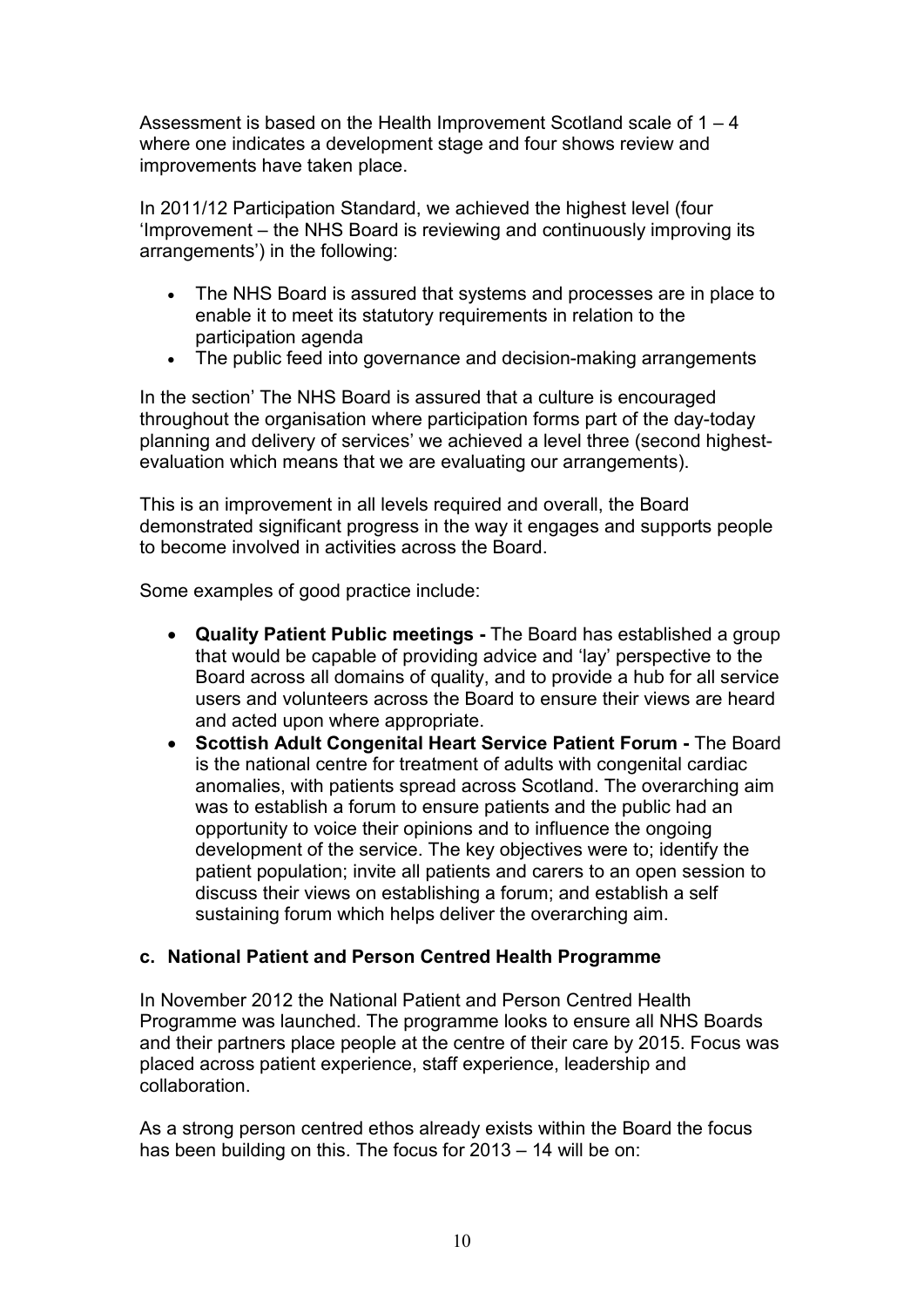- − Developing the role of the Quality Patient Public Group (QPPG) so that it continues to be a key voice for patients and services users. This innovative approach will be achieved through partnership work with the third sector and patients and service users.
- − Developing a patient experience index tool using improvement methodology and introducing new measurement approaches for volunteer walk rounds.

## **d. Volunteers**

In 2012 -13 there was significant progress with the delivery of our volunteer agenda and the Board was re-accredited with its Investor in Volunteer status. This re affirms the Board's commitment to ensuring that volunteers are well supported and engaged and their contribution is valued. We currently have over 70 volunteers working in advisory or patient support roles.

We held our first annual volunteer gathering to celebrate volunteering across the Board. This event was attended by the Health Minister and was a great success. We have developed new partnerships with community organisations and are introducing new volunteer roles in health promotion and for collecting patient feedback.

During 2013 -14 we plan to enhance our recruitment processes and induction arrangements for volunteers and will review the remit of the QPPG and reposition this more along the lines of a citizen advocacy model.

### **(e) Advocacy**

In 2012 -13 the Board advocacy plan was progressed and we continue with our arrangement with Lomond and Argyll Advocacy Service (LAAS) who provide specialist training for frontline volunteers to direct patients to further advice and support where advocacy might be required.

## **(f) Equalities**

The Board continued to progress its equalities agenda. In 2012 – 13 we;

- − Completed consultation on and published our equality objectives. The objectives outline a balanced and inclusive approach to meeting the general and specific duties over the next three years.
- − Published our first mainstreaming report showing how equality work is being mainstreamed into practice.
- − We were the first NHS Board in the UK to achieve level two in Investors in Diversity. This work compliments equality activity generally and highlighted the progress made with embedding equality activity across the Board. In 2013-14 our intention is to move towards level three, leaders in diversity, with a greater focus on delivering positive outcomes.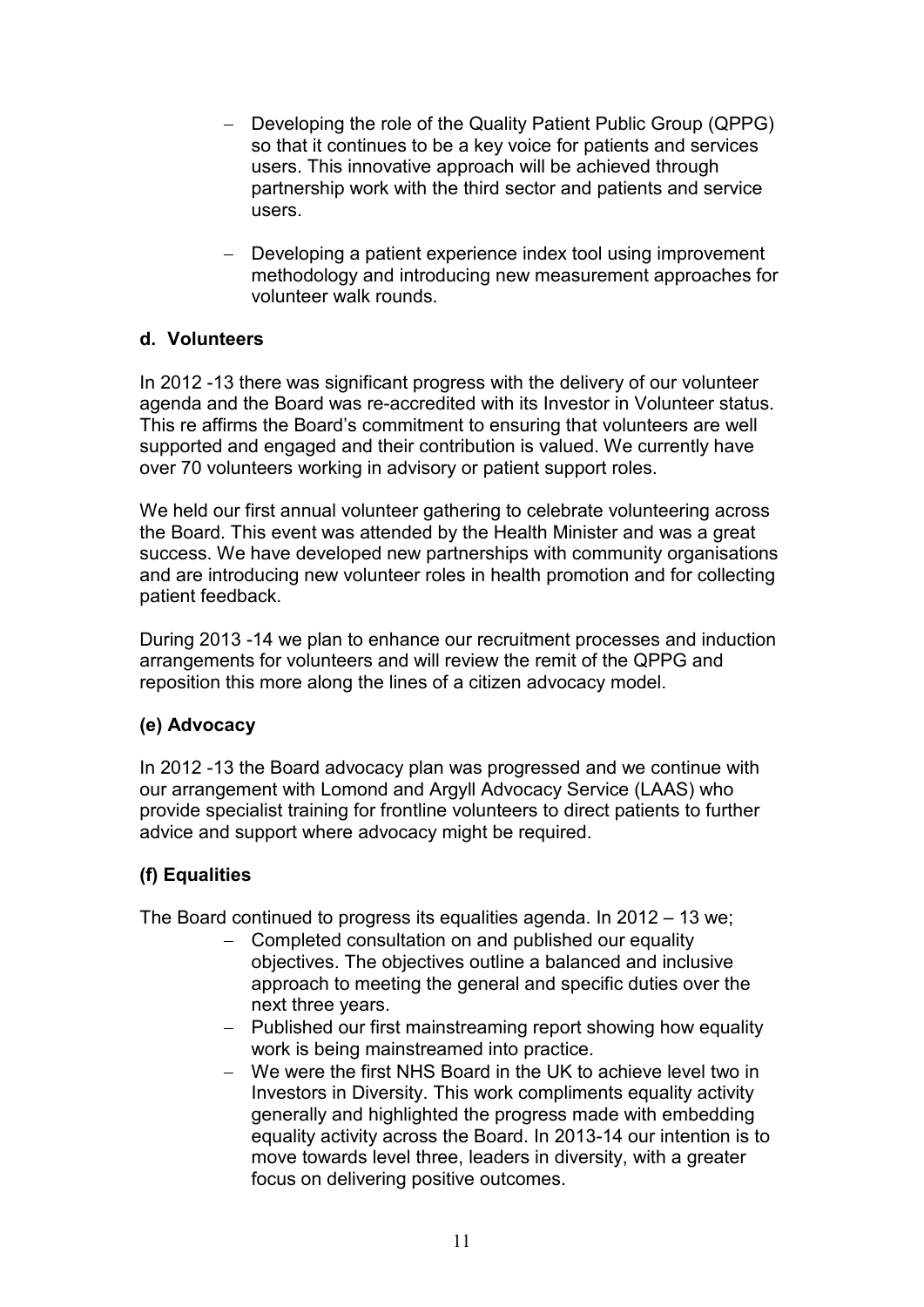- − In 2012-13 we trained our first cohort of diversity champions. Initial feedback has been very positive and we are currently reviewing outcomes of the programme with a view to extending the programme with a focus on recruiting more clinically based staff as diversity champions.
- − Continued to make progress across strands, for example we:
	- were the top-performing NHS Scotland Board for the third consecutive year in the Stonewall Workplace Equality Index;
	- continued our work with the Glasgow Centre for Inclusive Living promoting greater engagement with disabled people in the work place;
	- increased the size of our interpretation and translation bank improving our already high quality to patients whose first language is not English; and
	- developed specialist volunteer roles to support patients with early stage dementia and hearing loss.

## **(g) Complaints and claims management**

## **Overview**

The number of complaints to the National Waiting Times Centre has fallen for the third consecutive year; 27 complaints were received during 2012-13 compared with 38 complaints during 2011-12. This represents a 29% decrease.

Our approach is underpinned by a commitment to improve our complaints and feedback processes in a continuous and sustainable way within the context of our Boards vision and values. Central to this is empowering and encouraging staff to engage with patients and their families quickly to fully understand their concerns and ensure these are appropriately managed and resolved.

As well as the effective management of complaints we continue to monitor the key themes to ensure we learn from them and make improvements as required. Some key learning is provided below:

- − A number of complaints indicated incidents where poor communication was a key factor. Consequently a number of senior staff attended enhanced communication skills in healthcare workshop and will support the roll out of this programme across the Board.
- − A complaint raised by a Doctor highlighted the importance of ensuring that discharge information is clear and concise. Several other complaints highlighted the importance of ensuring high standards of record keeping are maintained at all times and subsequently our Local Clinical Forum (LCF) has led improvement work for clinical record keeping.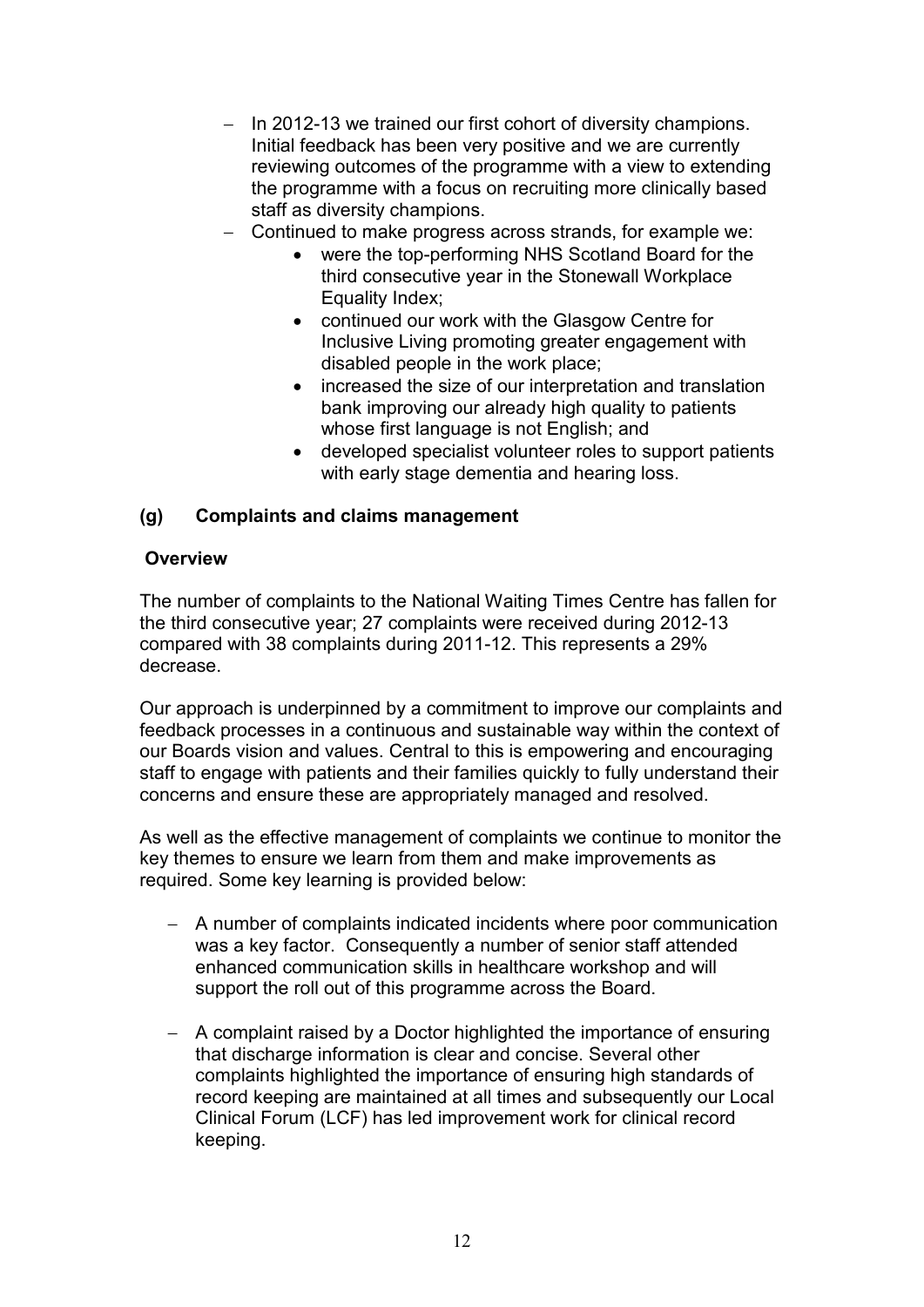## **Agenda Item 5 – Staff feel supported and engaged**

## **Progress in 2012-13**

In the past year, the Board has continued to invest in the workforce acknowledging they are crucial to the delivery of our services. In 2013, the Beardmore was once again accredited with the Investors in People award. The current expansions within Orthopaedics and Ophthalmology will allow for an increase in staff across nursing, medical, Allied Health Profession and Healthcare science roles. We continue to create an environment where staff can be moved flexibly across the organisation within the bounds of professional codes of practice, to ensure we deliver our clinical and other strategies.

The Scottish Government has set out to develop a 2020 Workforce Vision to support the delivery of the 2020 Vision for Healthcare in Scotland and the Quality Ambitions. We will continue to work with the Scottish Government and our partners to deliver on this 2020 workforce vision and will develop our own Board Workforce Strategy in line with the key aims of the national strategy. This strategy will build on the work we have undertaken so far with our values programme and employee engagement. It will also enable us to deliver our new NWTC Board Vision which is 'leading quality, research and innovation.

### **Our values**

We continue to embed our five organisational values across the organisation through incorporating the values into performance management processes, shaping how Human Resource and Learning and Development policies are applied in the organisation and redesign of the staff induction pathway. Our five organisational values are:

- Valuing Dignity and Respect;
- Demonstrating a 'can do' attitude;
- Leading commitment to quality;
- Understanding our responsibilities; and
- Effectively working together.

Work on a Values Dashboard for the organisation was substantially progressed in this year, including the development of a values survey for staff which has since been validated by Strathclyde University Business School.

## **Staff experience**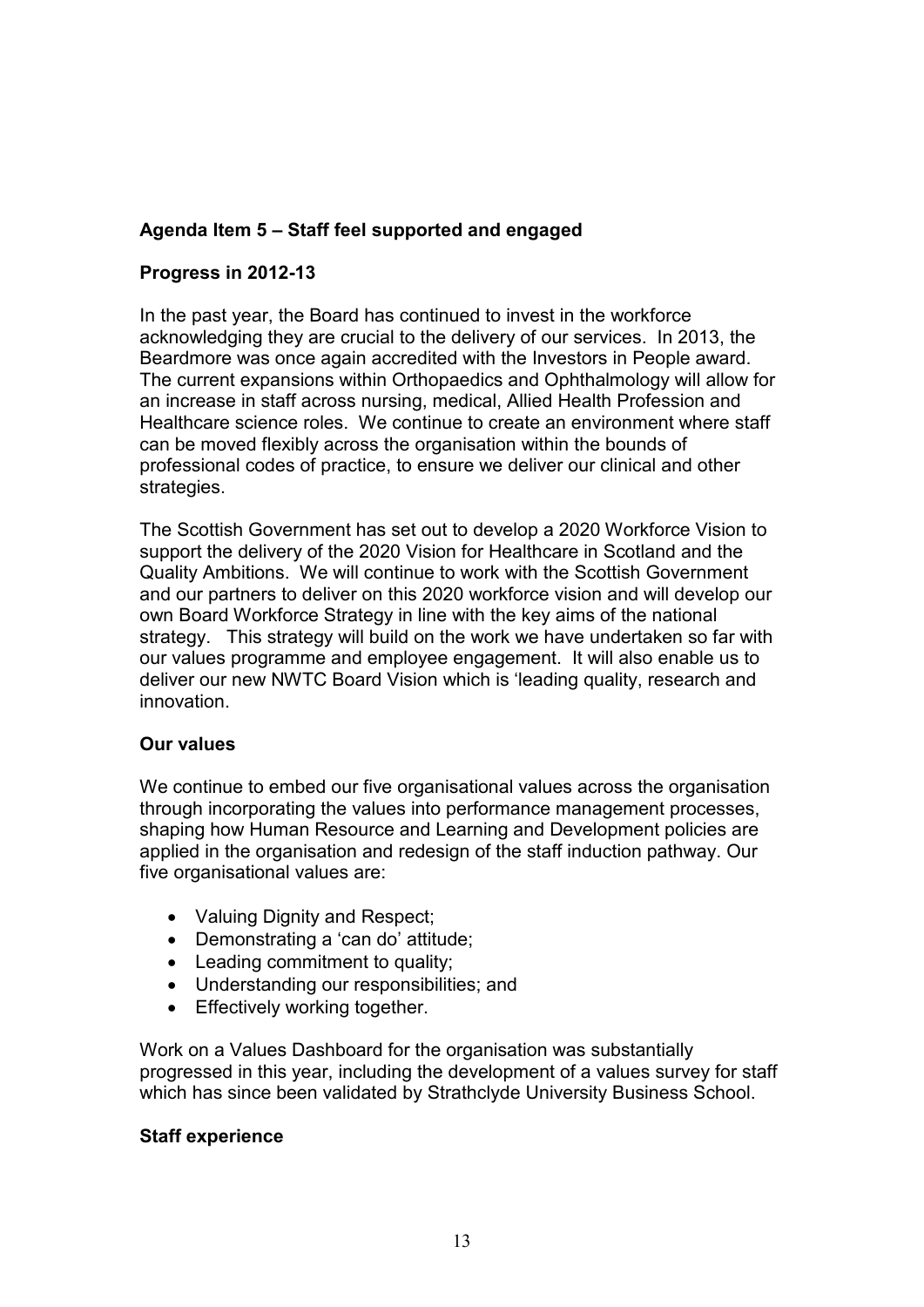As a result of our work on organisational values, in 2012 the Board was invited to participate as a pilot Board in the NHS Scotland Staff Experience Project. The philosophy and practices of this national Project were fully aligned with our Board's values work and our participation in this Project has both served to fully engage those staff involved and create greater awareness and importance of our organisation's shared Values. A total of 270 staff in the Board participated in this national Project, equating to 18 teams in total.

One of the Board's Values is to "work effectively with others in teams" and during 2012-13 this team development focussed around the NHS Scotland Staff Experience Project and team discussions around the Board's values and what behaviours the teams wished to encourage at a service level.

The focus on teams has also enabled the Board to take a fresh approach to Dignity at Work issues. The Board was successful in securing Dignity at Work funding from the Scottish Government Workforce Division, enabling our Board to invest in Organisational Development (OD) expertise to intensively work with teams on key Dignity at Work themes including the effect of management style on team morale, staff feeling involved in decision making and team communication and effectiveness issues.

### **Leadership development**

A new approach to management development called 'Driving Performance' has been launched recently, resulting in the design and delivery of a new three day programme focussed on developing excellence in people management practices, supported by the Board's values and our responsibilities around NHS Staff Governance and Equality and Diversity. Three cohorts completed this new programme in Autumn 2013 and early evaluation indicates the programme has been very successful. Further evaluation is now taking place before decisions are made around the future of this programme.

We initiated a successful partnership with NHS Ayrshire & Arran and NHS Dumfries & Galloway to deliver the first cohort of a regional leadership development programme called Leadership 3 – Leadership in a Clinical Setting in March 2012. The independent evaluation of the Programme, funded by NHS Education National Leadership Unit, has just been completed and based on the positive results all three Boards have agreed in principle to commit to a second cohort of the seven day programme from 2014.

The Board also continues to support senior managers and leaders to actively participate in national leadership development programmes and access local/ cross Board opportunities for coaching and mentoring. Staff can also access professional specific development around management and leadership.

### **Future plans**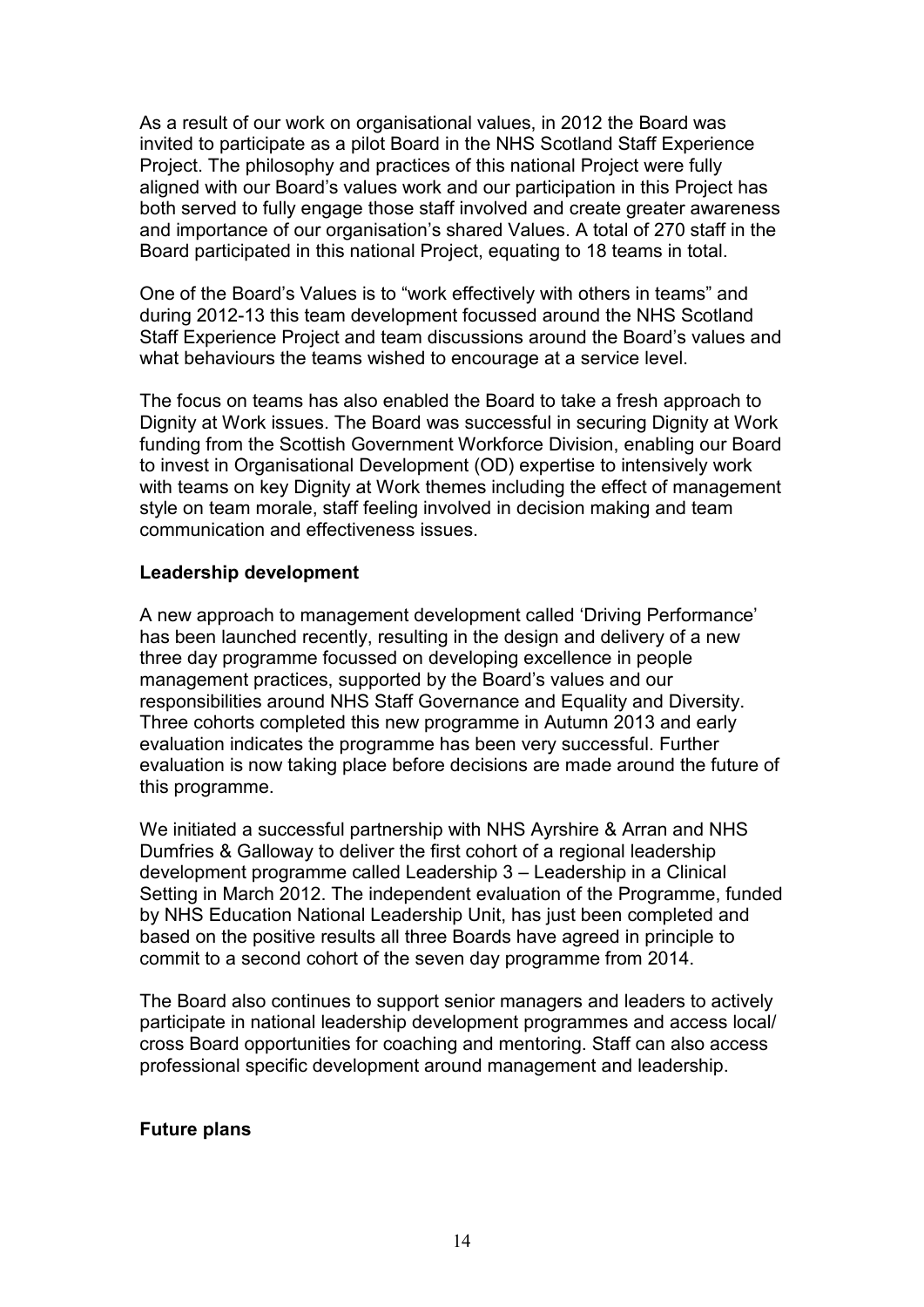We continue to invest and develop our staffing to meet the increasing demands and expansion of services. This investment in 2013 will see an additional five Consultants appointed to the Board on top of existing staffing numbers. We will continue to improve the job planning process for Consultant and non Consultant Grade Medical staff to ensure that clinical time is prioritised where and when it is most needed.

In late 2013, we are scheduled to implement the National workforce system, eESS. This will include the i-recruitment module which will move the Board away from paper applications and ensure the recruitment process is fully online. This system will empower staff and managers with access to information that they have previously not had.

We will continue to manage sickness absence effectively and fairly for all staff in a supportive manner. This approach has consistently, year on year, delivered a sickness percentage below the 4% standard. Although challenging, by working with our staff, empowering local managers and investing in new stress management techniques we aim to continue to deliver a sickness percentage below 4% by the 31<sup>st</sup> March 2014.

Active support is in place for staff and managers to achieve the KSF personal development review standard of 80% by 31<sup>st</sup> March 2014. Additional human resources assistance will be provided to areas that require it prior to this date.

The National Staff Survey was rolled out across NHS Scotland in May 2013 and we await the outputs from the survey to examine if our staff feel supported and engaged and we will produce an action plan to deliver any support that is required.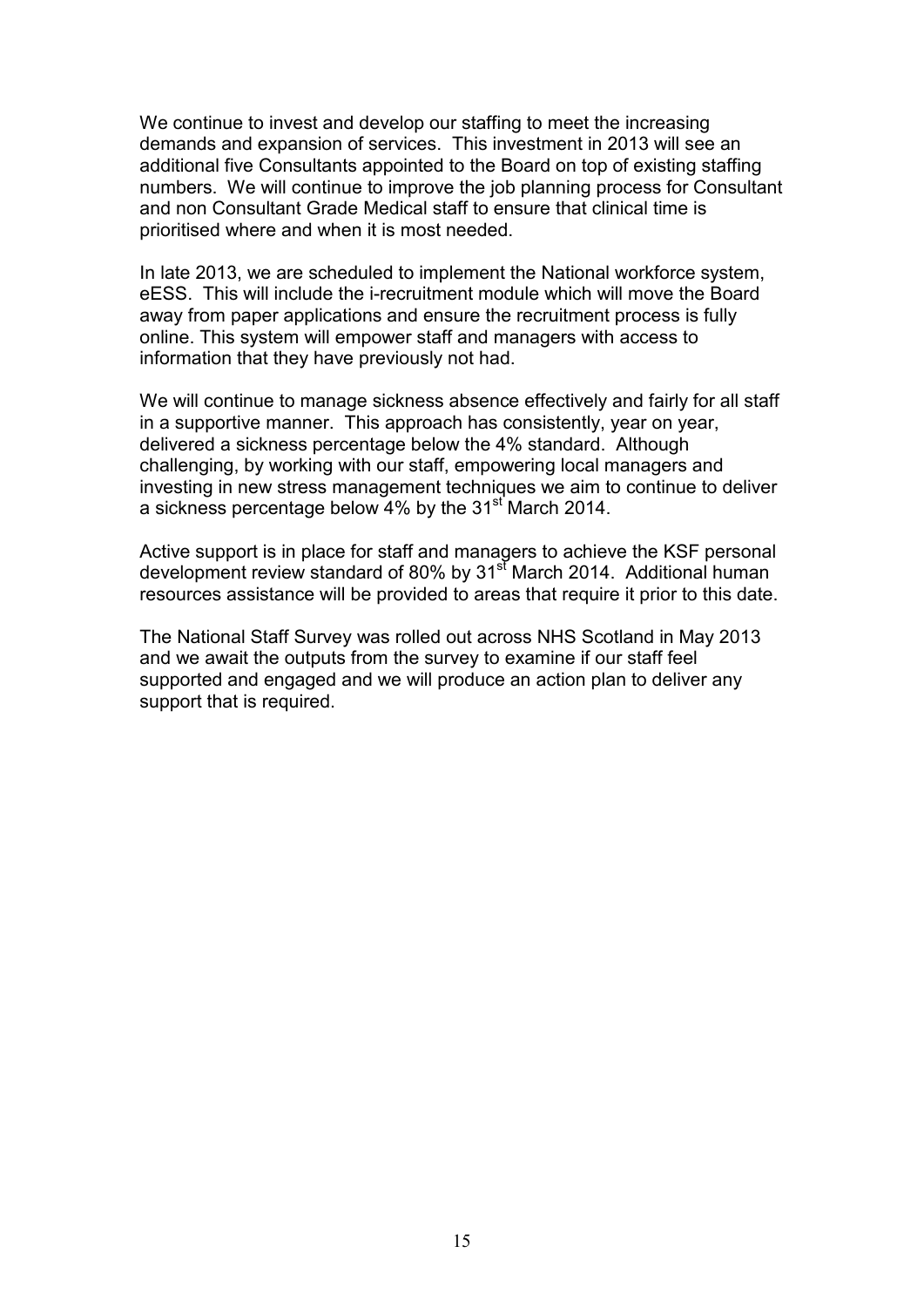## **Agenda Item 6 – Best use is made of available resources**

## **Financial Performance**

The National Waiting Times Centre Board achieved its three financial targets in 2012-13. The Board spent £123.776m against its income of £124.532, resulting in a surplus against its Revenue Resource Limit (RRL) of £756k. The financial performance included delivery of efficiency savings of £2.598m, £293,000 above planned (including non-recurring) savings.

In addition, the Board has recognised its national status in supporting Territorial Boards in delivering their efficiency agenda. In particular this is demonstrated through:

- A £1m reduction in the Heart and Lung gap, to the benefit of the West of Scotland Health Boards
- A 5% reduction in orthopaedic prices, implemented from 2013 onwards

The Board has also embarked upon a very rigorous efficiency saving programme over the last few years which has successfully delivered in excess of our targets. This has allowed us funds for investment in quality initiatives to continue to improve the quality provided to patients. A total sum of £750k was identified and a total of nine initiatives were approved which will make an impact on the management of care for weekend working, implemented innovation schemes to significantly improve orthopaedic and cardiac surgery patients, provide additional MRI capacity and provide a more improved transfer of critically ill patients between hospitals.

### **Efficiency Savings 2012-13**

The Board was required to save £2.3m in year. The savings achieved were £2.598m. These savings have been delivered through a range of projects.

Our progress is monitored through the Board reporting and the Efficiency and Productivity (E&P) group. In addition the E&P are currently working on a number of agreed workstreams that will aim to support the delivery of the efficiency plans in the next few years. These workstreams are:

- The roll-out and development of Clinical Portal
- Telehealth
- Job Planning
- Prescribing
- Radiology review and redesign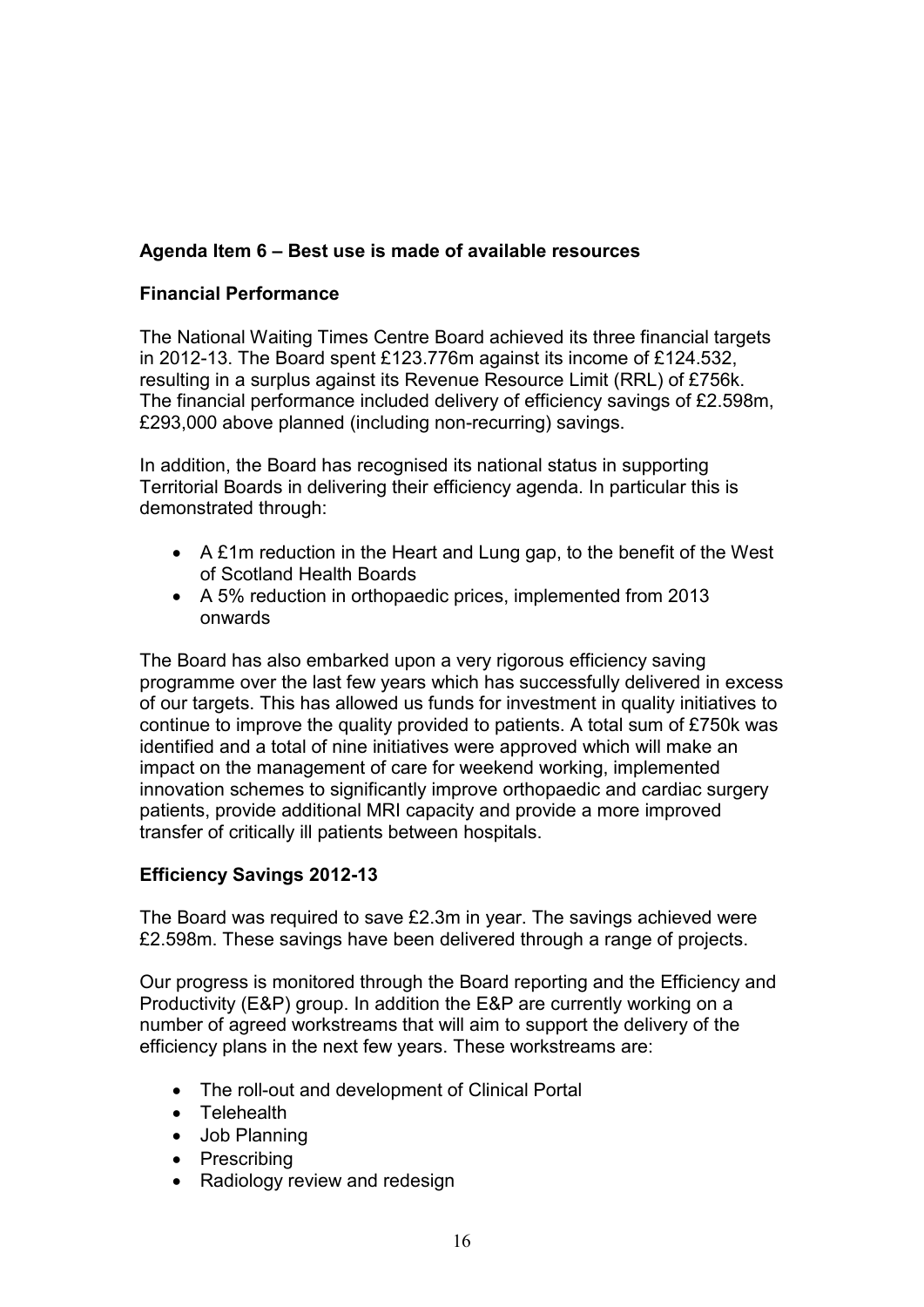- Income generation initiatives
- Workforce planning/rostering
- Review of capacity

In addition to the above, the Board is committed to undertaking benchmarking and redesign to ensure efficiencies are being progressed at all levels. A strategic projects group has been set up and chaired by the Director of Finance, that has the remit to ensure redesign and efficiency projects are progressed throughout the organisation. It is anticipated a number of future efficiency schemes will emerge from this process.

The Board continues to run Management and Partnership Forum workshops which are used to keep Partnership Forum up to date with the current efficiency schemes progress and more importantly any future schemes being considered. Our Partnership Forum is supportive of the approach taken to date.

## **Capital Planning Process**

The total capital spend for 2012-13 was £3.080m. This is split between medical equipment replacement, property expenditure and Information Management and Technology (IM&T) equipment.

A capital planning process for the formula allocation is established with a capital group meeting fortnightly to consider the capital requirements in relation to the Board's strategic planning objectives, discuss proposed capital projects, approve and monitor capital expenditure.

The State of the NHSScotland Estate 2011 provided a detailed status for the Board. The infrastructure is within the 10-29 years old category and is in good physical condition. The backlog maintenance risk profile is low-moderate. The estate has functionally good accommodation. The Property and Asset Management Strategy for the Board has been completed and was presented to the Board in September 2012.

### **2013-14 Plans**

For the financial year 2013-14, Special Health Boards received an uplift of 1% primarily to support costs arising from pay and supplies inflation.

The Board is currently anticipating an increase in costs over the next three years of approx 4-5% per annum. The additional pressures in this period relate to rising energy and waste costs, cost of inflation, impact of pensions auto-enrolment, incremental drift/banding reviews and pharmacy costs.

In developing the Board's financial plan and recognising the very tight financial position in relation to funding uplifts and ongoing cost pressures, the Board has forecast the predicted level of efficiency savings in total it is required to deliver over the next three years. The Board's three year financial plan demonstrates the planned achievement of all three financial targets.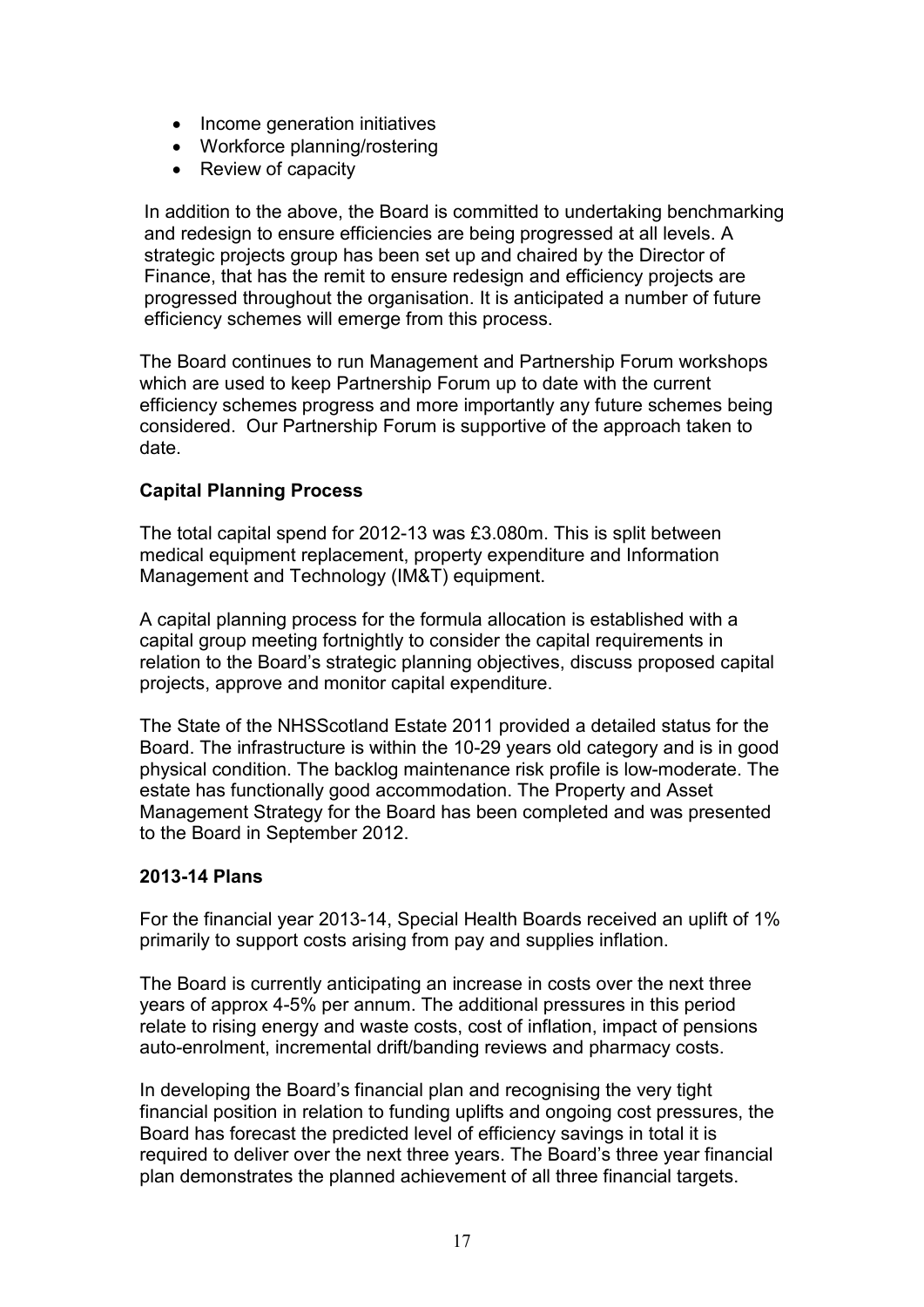Given the current economic climate this still remains very challenging. This very tight financial environment requires stricter control on expenditure and more emphasis on redesign and delivery of efficiencies for internal investment. The Board has put appropriate mechanisms in place to ensure this will be delivered whilst continuing to deliver high quality patient care.

## **Financial Framework**

As referenced earlier, the Health Directorate in Scottish Government and the Board have been asked to consider a review of the current funding model for the monies received from Health Boards

Following discussion at the Annual Review last year, the Board proposed that Scottish Government Health Directorates (SGHD) consider a review of the current funding model for the monies received from Health Boards directly for the marginal costs of the waiting times work. This is currently approximately £12m per year. During 2012-13 the Board completed an option appraisal describing how this could be improved to maximise the most cost effective and efficient use of capacity at the hospital and to maximise sustainable activity flows. The preferred option was for the Golden Jubilee to receive funding at the start of the financial year based on capacity use. This has been agreed on a three year rolling average. This was agreed by the Scottish Government and commenced from 2013-14 and to date this is working well.

### **Reducing energy consumption**

This HEAT target commits NHS Scotland Board to reduce energy-based carbon emissions and to continue to reduce energy consumption. This target is designed to support the targets set in the Climate Change (Scotland) Act 2009.

We continue to undertake a range of improvement measures to support achievement of these energy efficiency targets including focussed efforts by the Board's Energy Steering Group to identify opportunities for raising staff awareness and undertaking efficiency initiatives.

Our performance in 2012-13, the third year of the current target, shows that we increased our energy usage against the baseline year of 2009-10 by 0.61% and reduced our carbon emissions by 0.48% over the same period. This is against a backdrop of sustained development of the site and clinical services.

An application for grant funding for the decentralisation of the boiler plant has been approved by the Scottish Government and this is being progressed through Framework Scotland. It is expected that this project would assist us to achieve a significant reduction in our energy consumption and the resultant impact on C02 emissions.

### **Service Improvement**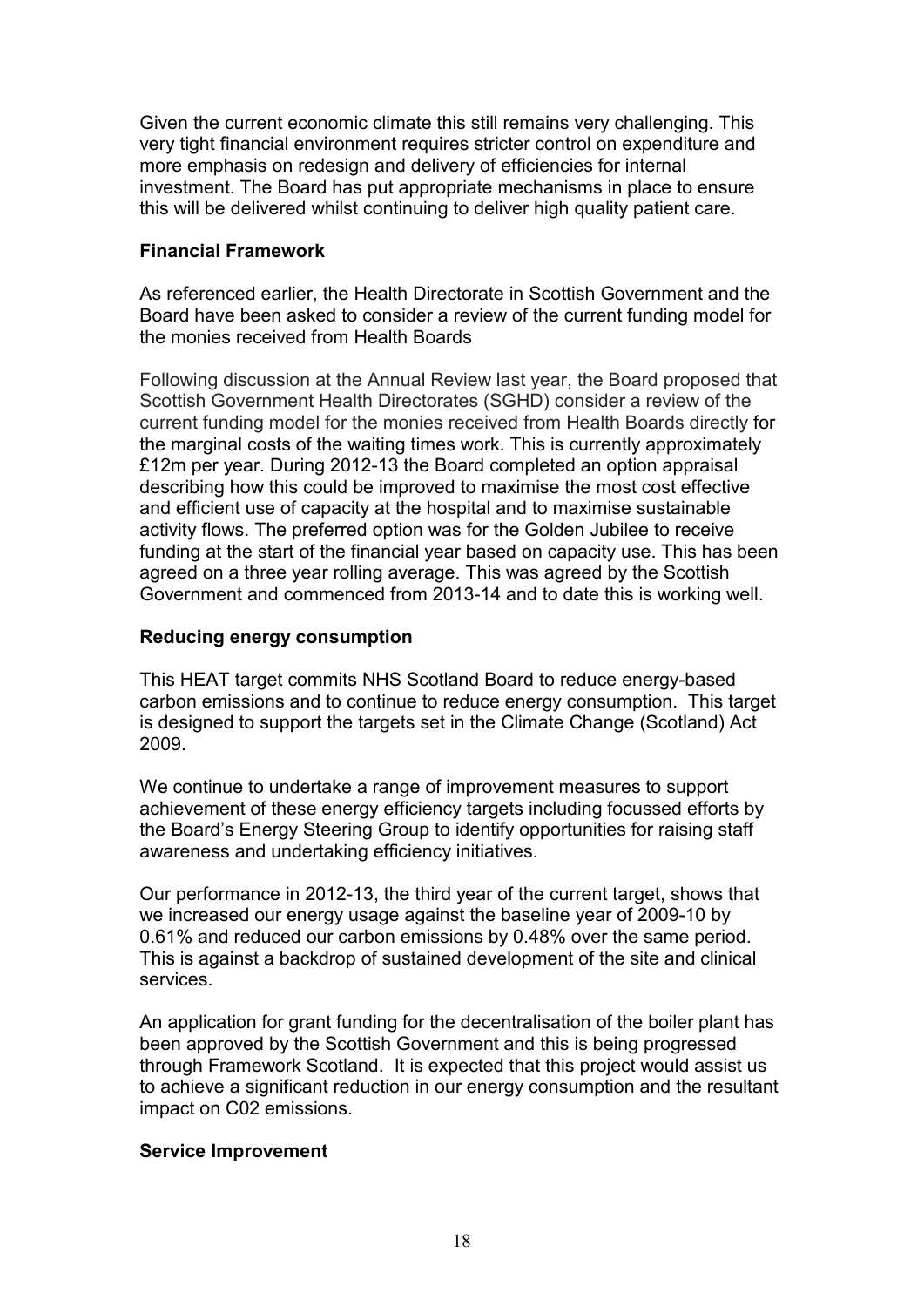The Board's Strategic Projects Group continues to commission projects with the aim of improving patient pathways and eliminating waste with a focus on quality and efficiency projects. Two projects to highlight are:

#### Orthopaedic Improvement Group

The purpose of this improvement work is to ensure the continued provision of a quality orthopaedic service by reviewing current processes and following the patient pathway from referral to patient follow-up.

This work included reviewing the outpatient processes supporting the preoperative element of the patient journey. This resulted in clinically-led changes to the outpatient clinic template allowing increased numbers of patients to be pre-assessed. Additionally there is ongoing work to improve the Orthopaedic Day of Surgery Admission (DoSA) rates and reduce patient length of stay.

These changes have allowed the Board to undertake further expansion to meet the increasing demand from referring Boards for orthopaedic surgery.

#### Improving Thoracic Day of Surgery Admission rates

During 2012-13 there has been a focus on increasing the Thoracic Day of Surgery Admission rates (DoSA) and this has involved reviewing the preoperative assessment processes. A key element has been utilising the Surgical Care Practitioners in the outpatient setting to support clinical assessment of patients.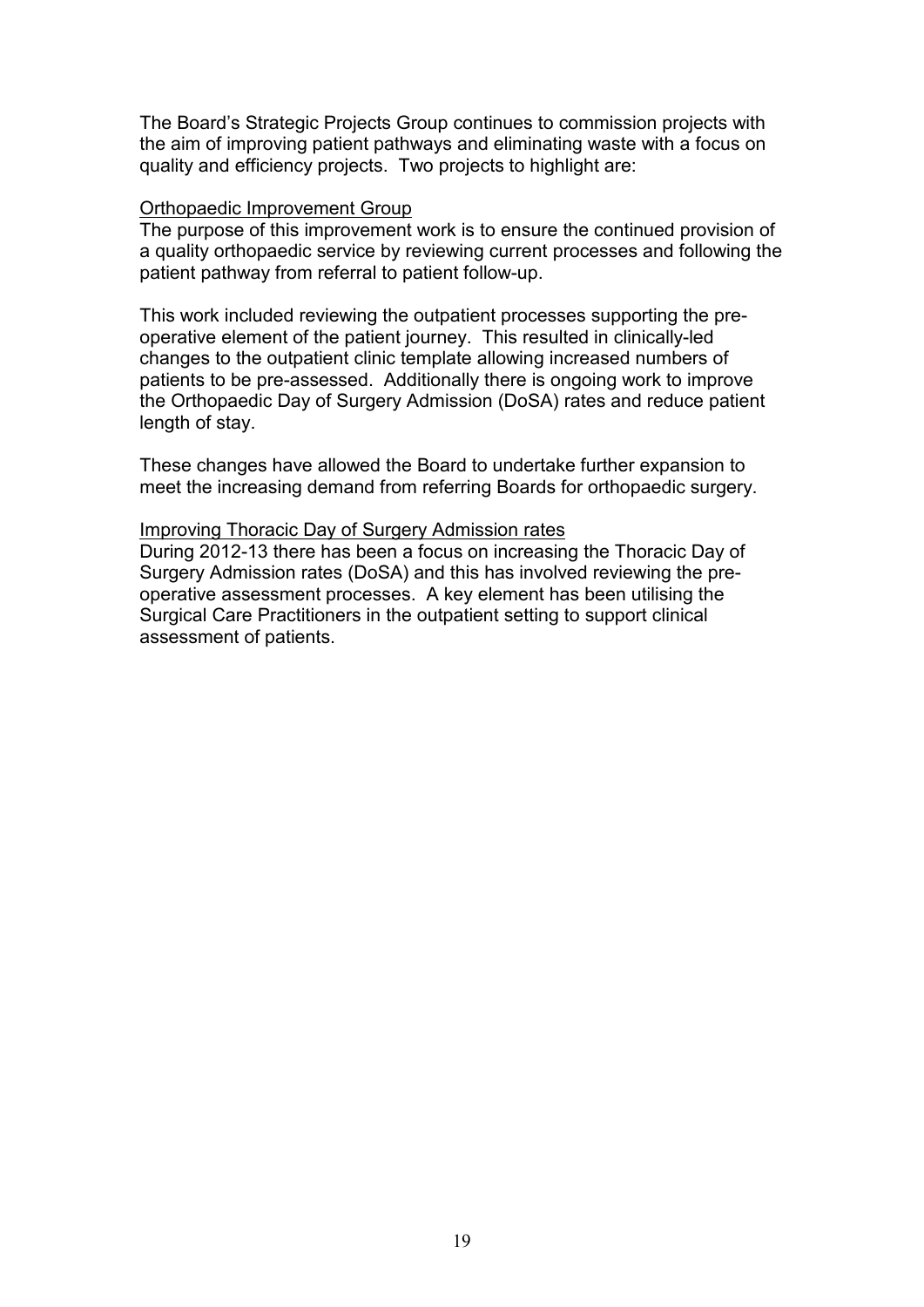## **Agenda Item 7 – Delivering quality as a national resource**

## **Board Strategy**

The main focus for the 2012-13 has been the development of our emerging Board 2020 strategy and the continued delivery of a number of clinical strategy programmes. These clinical programme developments have included:

## **Scottish National Advanced Heart Failure Service (SNAHFS)**

The Scottish National Advanced Heart Failure Service (SNAHFS) Strategy was agreed with the Scottish Government Health Directorate (SGHD) and approved by the Cabinet Secretary for Health and Wellbeing in December 2010. This Strategy describes an integrated approach which will ensure that patients with heart failure throughout Scotland have equal access to a high quality service that provides a full range of appropriate therapeutic options, including heart transplantation, and both long and short term Ventricular Assist Devices (VADs) as a bridge to transplant.

We have also developed the capacity to support extracorporeal membrane oxygenation (ECMO) including training for intensive care nurses and physicians. ECMO is one of a selection of interventions such in the management of advanced circulatory failure. Peripheral ECMO has the capacity to support patients in cardiogenic shock prior to and during transfer to the GJNH for definitive treatment

We continue to deliver an increase in the number of heart transplants carried out at the Golden Jubilee National Hospital and are actively involved in the implementation of actions as part of the UK Transplant Review.

## **Scottish Adult Congenital Cardiac Service (SACCS) Strategy**

The Scottish Adult Congenital Cardiac Service based at the Golden Jubilee is a nationally commissioned service. During 2012-13 the service has considered its way forward in the future delivery of this critical national resource. The service model was described in a strategy review document and centres on providing a clinical network that builds on the expertise from the national centre and provides support to the existing regional services.

Under the revised national guidance those patients assessed as having simple and moderately complex congenital cardiac conditions will no longer be cared for solely by the national service. Simple cases will be referred back to local NHS Boards and managed appropriately via local shared care arrangements (i.e. local cardiologist/primary care) or be discharged from the service. Moderate complex cases will be managed through shared care arrangements between a local/regional services with the national service.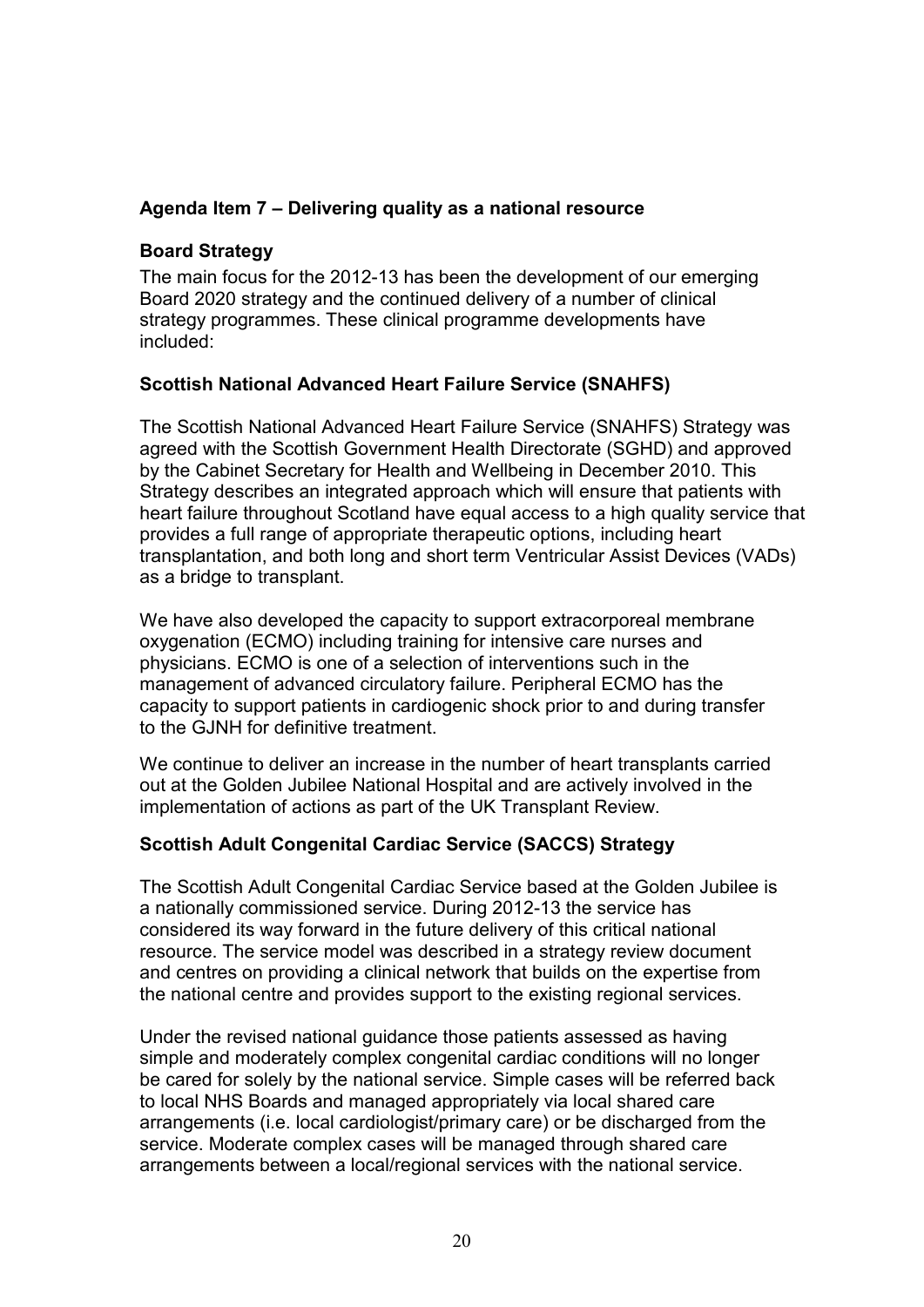Severely complex cases will continue to be managed predominantly by SACCS.

The West of Scotland Regional Planning Group has supported a proposal from the Cardiac Regional Planning Group to establish a resourced regional service co-located beside the National Service at the Golden Jubilee National Hospital. While it is recognised that establishing a regional service remote from large acute sites could lead to de-skilling of accident and emergency and obstetric staff, it is supported as an interim solution, which will be reassessed. It is planned that this service delivery model will enable appropriate management of patients from the West of Scotland and ensure better equity of access to the National Service for appropriate patients from the North, South and East of Scotland.

## **Scottish Pulmonary Vascular Unit (SPVU)**

This unit was founded for the investigation, management and treatment of all patients with severe pulmonary hypertension in Scotland. The aim is to provide first class investigation and appropriate treatment for patients who have this life-threatening illness.

We have gained a world-wide reputation which in part is attributable to the high levels of clinical care as well as our research profile.

We have taken on the role of organising education and discussion on the function of the Right Ventricle and in October 2012 organised an international conference on right ventricular function at the Royal College of Physicians.

We continue to develop the patient pathway. The changes that we have introduced have reduced time between referral and diagnosis/treatment and reduced demand on clinic space.

The Aberdeen outreach clinic is popular with patients in the north east of Scotland, preventing around 80 trips to Glasgow per year. In 2012-13 National Services Division (NSD) agreed to review the need for further outreach and scoping work for this will commence in 2013-14.

## **Board 2020 Strategy**

Our National Board is a unique asset and provides a contribution to NHS Scotland which is not available elsewhere. Our strategic vision is absolutely focused to the delivery of NHS Scotland's 2020 Strategy for Health and Social Care.

We have a vital core of professional experts, dedicated modern assets, valuable unique skills that cannot be replicated elsewhere, and importantly a culture and ambition to deliver NHSS priorities through quality driven healthcare which is second to none.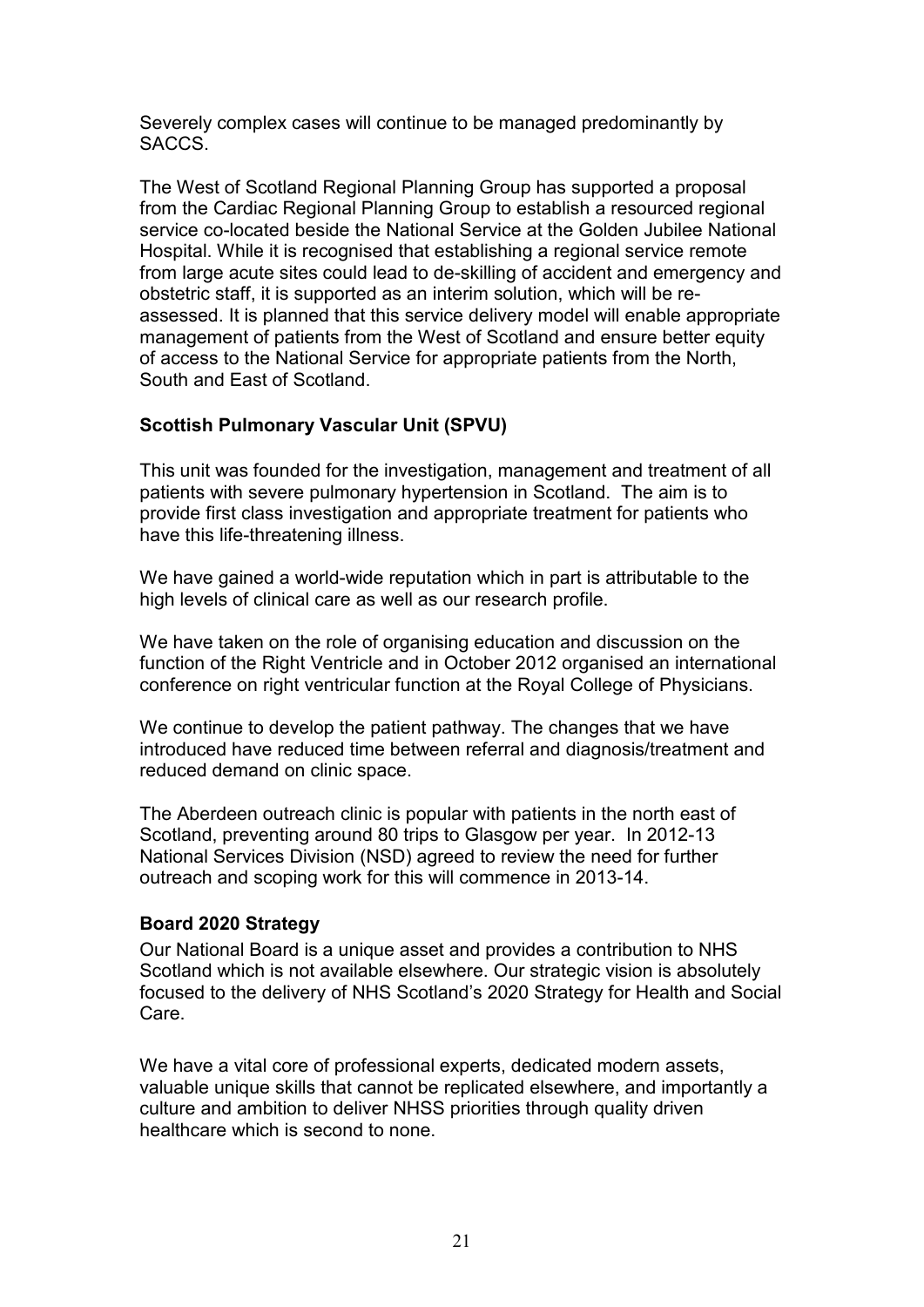We believe we can expand our current role and increase our contribution towards Scotland's triple aims, the Integration of Health and Social Care, further improvement of waiting times and increased quality of services for patients. By leading more clinical innovation, research and service improvements, we would maximise NHSS efficiency, support delivery of Scotland's health priorities and free up staff in territorial boards to concentrate on other important objectives.

The Golden Jubilee is the largest specialist Orthopaedic provider of hip and knee replacements in Scotland, one of the largest Cardio-thoracic centres in the UK, and home to Heart Transplantation services, adult Congenital Cardiac services and the Scottish Pulmonary Vascular Unit. We are also the only NHS Board to have a 4\* Hotel, Conference Centre and Clinical skills centre on site for use by the public sector, as well as patients, their carers and staff.

With a proven track record of providing high quality, effective and sustainable services, we believe we can continue to make a real difference, on the ground direct to patients, on a local, regional and national basis through a single model approach to innovation.

Sharing our resources, developing innovations, integration and working across Board boundaries are central to our thoughts for the way forward. But we can do much more – innovations that clearly lend themselves to support the health and social integration agenda across Scotland, either directly or by assisting our NHS colleagues across the regions.

This will ensure best value, equity of access, free up resources within territorial boards and avoid delays and duplication of effort. Clear measurable evidence of the triple aim objective– 'efficient, sustainable, high quality services for the whole population'.

Through detailed decision support analysis, the Board has assessed the relative opportunity of a range of service developments and considered the prioritisation and phasing of the strategy delivery.

We have outlined the synergies with our existing services and described their integration with the delivery of the quality ambitions for each of our strategic development opportunities.

These opportunities include:

- Expanding our National Resource in Orthopaedics, Ophthalmic, Plastic, General and Bariatric Surgery;
- Exceeding UK Transplant Review recommendations and developing our interventional cardiology programme and existing national services;
- Expansion of our campus to deliver new National and regional services, support Health and Social Care Integration and expand our Beardmore Centres; and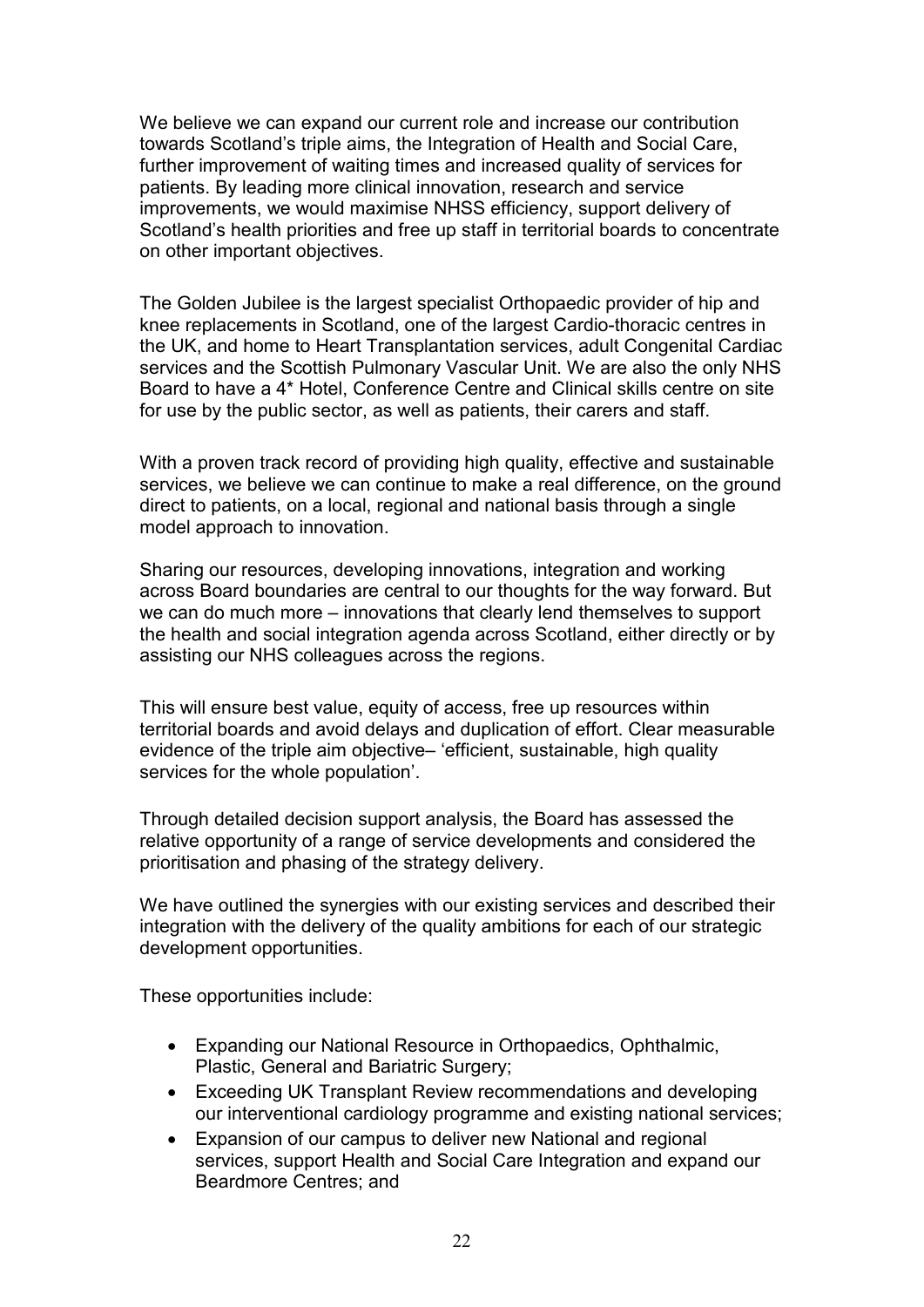• Working with local authority partners to support Health and Social Care Integration

These Board Strategy developments have been outlined as a set of options, which will be further discussed with stakeholders and developed alongside existing relevant local and national strategies.

#### **Beardmore Hotel and Conference Centre**

The Beardmore continues to play a vital and supportive role as part of NHS Scotland. During the last eleven years more than 65,000 patient related bedroom nights have been provided by The Beardmore and 44,000 sleep room nights for on call medical staff from the Golden Jubilee National Hospital.

Additionally the NHS, public and third sector now provide more than 50% or Beardmore business annually and almost 300,000 delegates have attended conferences and events in the Hotel and Conference Centre.

An interim updated Beardmore strategy was approved by the Board in March 2013. Next year (2014), the Beardmore 2020 Strategy will seek to consolidate the Beardmore's position as a conference centre of excellence and to increase its role within the NHS National Waiting Times Centre.

## **Performance and financial challenges**

Despite the continuing challenges of the economic climate, the Beardmore exceeded its income target for 2012-13. The NHS, public sector and third sector accounted for 54% of our business and the commercial Healthcare sector increased to almost 8%. Key performance indicators were achieved and the Beardmore continues to grow income and occupancy year on year.

Bedroom occupancy has also continued to increase and rose by 4% on the previous year and 19% since the original Beardmore Strategy was developed in 2006. This has been attributed to smarter working particularly using online intermediaries and an increase across most sectors. Increased bedroom usage has a positive impact on associated spend in restaurants and other leisure activities and this has been important in meeting the financial target. Although there has not been much movement in conference room occupancy, the number of delegates attending events at The Beardmore was 8% higher than planned and reflects a more efficient use of conference space by Event Planners in the public sector.

The Beardmore Team gained a number of awards at the Scottish Hotel of the Year awards including Gold Medals for Service Excellence and The Green Laurel Eco Award.

#### **Service redesign and enhancement**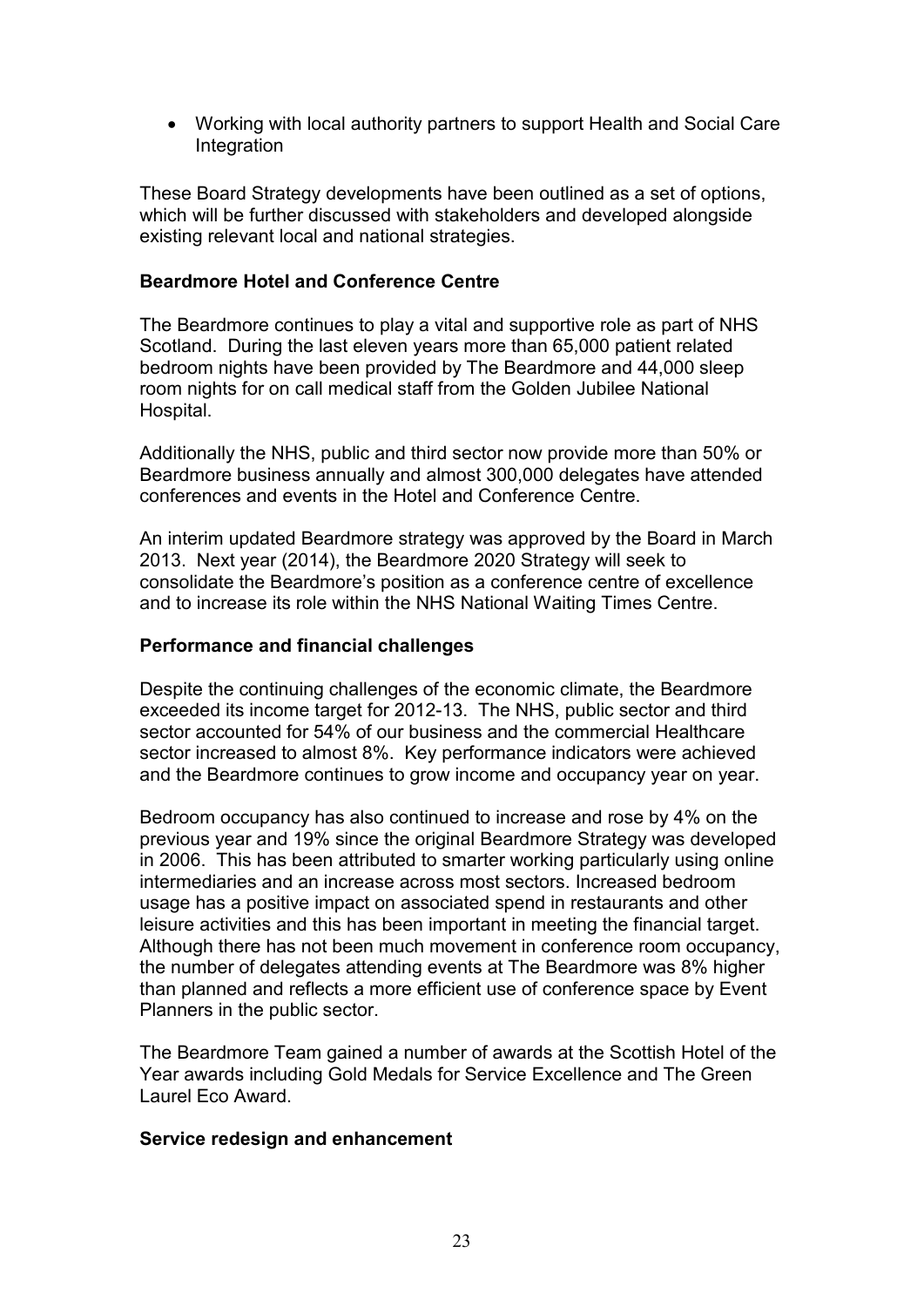The existing reception area was remodelled and redesigned to create the dynamic new Central Plaza enabling an effective event networking and catering area for conferences and meetings, whilst relocating the reception team to more ergonomic workspace and reception area for guests, patients and delegates.

The lift modernisation programme was initiated and completed and is now fully operational and providing an enhanced and reliable service to all users.

The Beardmore Redesign Group continued to work to redesign the Front Office Team which will be completed and implemented in late 2013. Further redesign focussed on the senior team and introduced a new role of Hotel Manager to focus on the day to day operational management of the Beardmore and ensuring service excellence.

Work to redesign and enhance services will continue to form a large part of the Beardmore 2020 Strategy, which will be finalised in early 2014.

### **Beardmore Centre for Health Science**

The Beardmore Centre for Health Science (BCHS) opened in September 2011 offering state of the art facilities that enables clinical research and provides the latest technology for the training of all health professionals and is accessible by staff from within NHS Scotland and anyone else who wishes to use the Clinical Skills Centre for clinical training purposes.

A range of key performance indicators relating to centre utilisation and income have been developed and are actively monitored through the Board's Performance and Planning Committee.

### **Clinical Skills Centre**

The Clinical Skills Centre is open to staff across NHS Scotland and to other organisations that require a high quality clinical training environment. The Centre has four clinical style training rooms including: A training room with inbuilt audio visual links to the Golden Jubilee's theatres, cardiac catheterisation laboratories and diagnostic imaging suite; a patient simulator, and a surgical skills training area which incorporates wet lab capability.

In 2012-13, the Centre has hosted number of key events:

- An Interventional Cardiology training meeting took place in December 2013. The meeting was attended by a group of 20 invited physicians from Europe and South Africa. A series of lectures were delivered by Golden Jubilee cardiologists, interspersed with live cases from the Cardiac Cath labs including a primary Percutaneous Coronary Intervention (PCI) on a patient with an acute heart attack.
- Scotland's first ever training course for doctors on single lung ventilation using a patient simulator. The training course for new and existing Anaesthetists gives clinicians the ability to assess and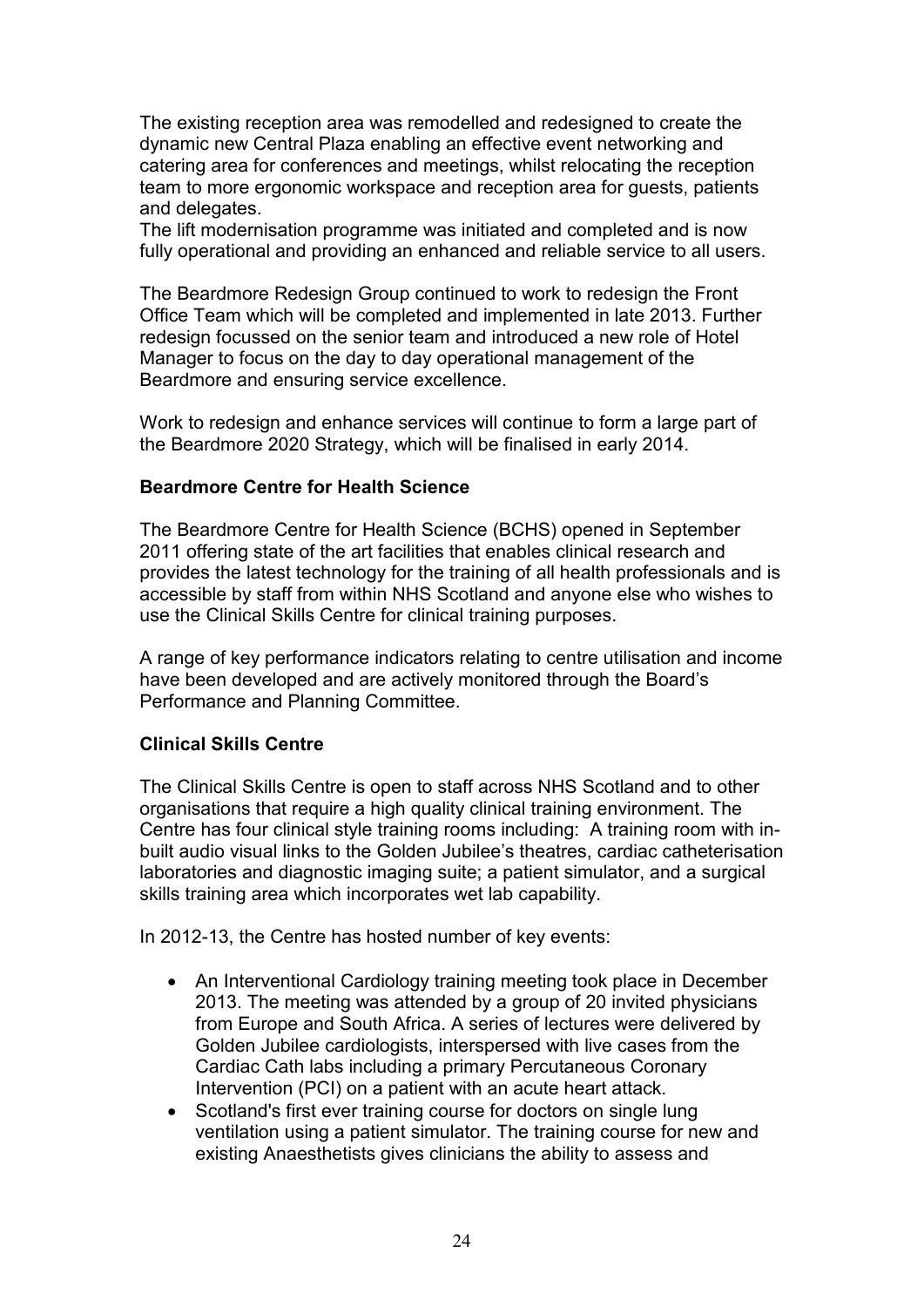recommend treatments for optimisation of a patient undergoing thoracic (lung) surgery.

- Two Diploma Courses in Computer Assisted Orthopaedic Surgery (CAOS).
- In 2012 the Centre and the Beardmore Hotel hosted the Inaugural General Practice Nursing Programme, a one year programme for nurses newly employed in practices across Scotland. Due to the success of this event we are now hosting the second programme in 2013-14.
- The Inaugural GJNH Research Day was held on the 28 September 2012 in the Beardmore Hotel and BCHS. Chaired by Professor Keith Oldroyd, the day included plenary sessions showcasing research within Cardiology, Cardiothoracic Surgery, Anaesthesia, Orthopaedic Surgery and National Heart and Lung Services.

The Centre continues to host a number of wet lab surgical training sessions and the Royal College of Physicians and Surgeons of Glasgow continue to use the Centre for a number of exams.

## **Clinical Research Facility**

The Clinical Research Facility (CRF) has been receiving patients since 2011. It is the base for research projects and has become heavily used in the period since opening. One of the four consulting rooms is used exclusively by one of our research sponsor companies leading to income generated through a monthly charge and a significant increase in income generated through the research project which is sponsored by the company.

The Board supports an increasing number of clinical trials with a commercial research contract value of over one million pounds. In both April 2012 and 2013, the GJNH received core research funding from the Chief Scientist Office in Scotland. This funding reflects research activity done in collaboration with the academic research sector.

The GJNH now hosts research projects that fall into the Advanced Medical Therapy category. GJNH is part of the UK's first clinical trial of gene therapy for heart failure. The CUPID2 study, which is led by cardiologists and scientists at the Royal Brompton Hospital and Imperial College London, has begun treating a group of patients to assess the gene therapy after laboratory studies found it can be used to effectively restore function to the failing heart. GJNH is also one of the specialist heart centres involved in the recently published 'PRAMI' study, which involved placing stents into patients other narrowed arteries, at the same time as the one that triggered the heart attack. The research found that patients were 64 per cent less likely to die, suffer another serious heart attack or have severe angina over the subsequent two years.

We have demonstrated good performance in time taken to approve new research projects, with some of the shortest approval times in NHS Scotland for both commercial and non-commercial projects. As at September 2013, the